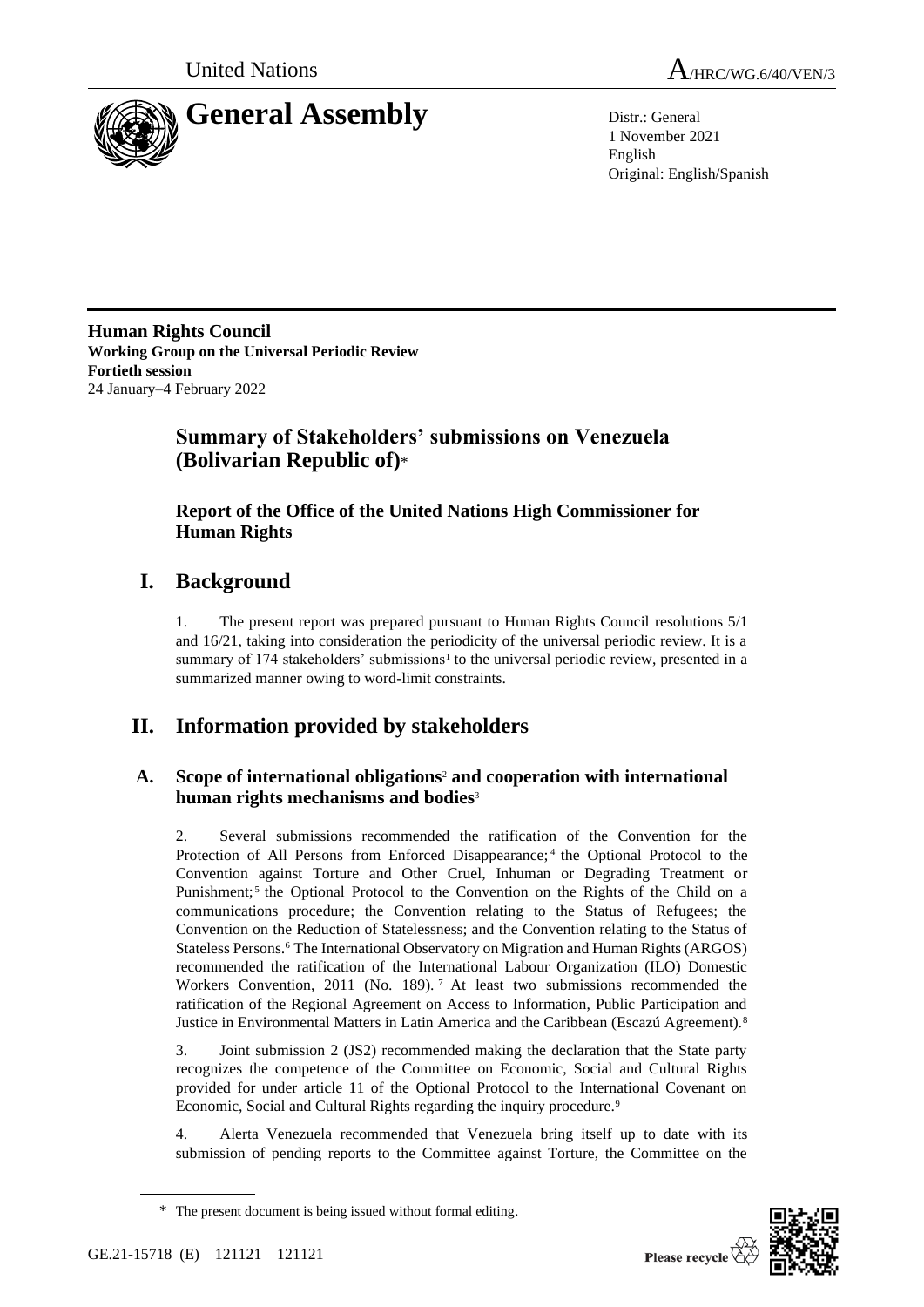Elimination of Racial Discrimination, the Committee on Economic, Social and Cultural Rights and the Committee on the Rights of the Child.<sup>10</sup>

5. Several submissions recommended issuing a positive response to visit requests from Human Rights Council special procedures mandate holders.<sup>11</sup>

6. Several submissions referred to letters of understanding signed by the State and the Office of the United Nations High Commissioner for Human Rights (OHCHR) and called attention to the suspension by Venezuela of technical assistance programmes in June 2021 following the intervention of the United Nations High Commissioner at the Human Rights Council in March 2021, in which she referred to the human rights situation in Venezuela.<sup>12</sup> Several submissions recommended the establishment of an OHCHR office in Venezuela.<sup>13</sup> Several submissions reported that Venezuela had refused to cooperate with the Independent International Fact-Finding Mission on the Bolivarian Republic of Venezuela established by the Human Rights Council.<sup>14</sup>

7. Several submissions recommended that Venezuela should reconsider its decision to withdraw from the American Convention on Human Rights and should return to the jurisdiction of the Inter-American Court of Human Rights.<sup>15</sup> Joint submission 8 (JS8) and Laboratorio de Paz also reported on the establishment of the Special Monitoring Mechanism for Venezuela (MESEVE) of the Inter-American Commission on Human Rights.<sup>16</sup>

## **B. National human rights framework**<sup>17</sup>

8. Alerta Venezuela reported that the Office of the Ombudsman had been issued a "B" status accreditation by the Subcommittee on Accreditation and that a new Ombudsman had been appointed in 2017 without following the constitutional procedure established for that purpose. <sup>18</sup> Alerta Venezuela and joint submission 13 (JS13) recommended aligning the functions of the Office of the Ombudsman with the principles relating to the status of national institutions for the promotion and protection of human rights (the Paris Principles).<sup>19</sup>

9. JS13 stated that the 2016–2019 National Human Rights Plan had been formulated without the broad participation of human rights organizations and that, two years after it had come to an end, no information was yet available to the public about its implementation or results.<sup>20</sup> The Human Rights Centre of the Catholic University of Venezuela recommended the publication of the results of the 2016–2019 National Human Rights Plan. <sup>21</sup> Alerta Venezuela recommended the formulation of a second national human rights plan based on a wide-ranging, participatory evaluation of the first plan with the assistance of OHCHR.<sup>22</sup>

### **C. Implementation of international human rights obligations, taking into account applicable international humanitarian law**

#### **1. Cross-cutting issues**

#### *Equality and non-discrimination*<sup>23</sup>

10. Caleidoscopio Humano reported that discriminatory and homophobic discourse resulted in hate crimes and stigmatization.<sup>24</sup> It recommended the prevention of all forms of discrimination, especially discrimination based on sexual orientation or gender identity.<sup>25</sup>

11. Acción Solidaridad indicated that, as a result of discrimination, persons with HIV, especially homosexual men and transgender persons, continued to be deprived of access to health services. It recommended the design and implementation of inclusive public policies that placed special emphasis on the LGTBIQ+ population.<sup>26</sup>

12. Several submissions recognized the adoption of positive measures for combating discrimination, including discrimination based on sexual orientation and gender identity.<sup>27</sup>

#### *Development, the environment, and business and human rights*<sup>28</sup>

13. Several submissions affirmed that unilateral coercive measures imposed on Venezuela by other countries had been the main obstacle impeding the implementation of human rights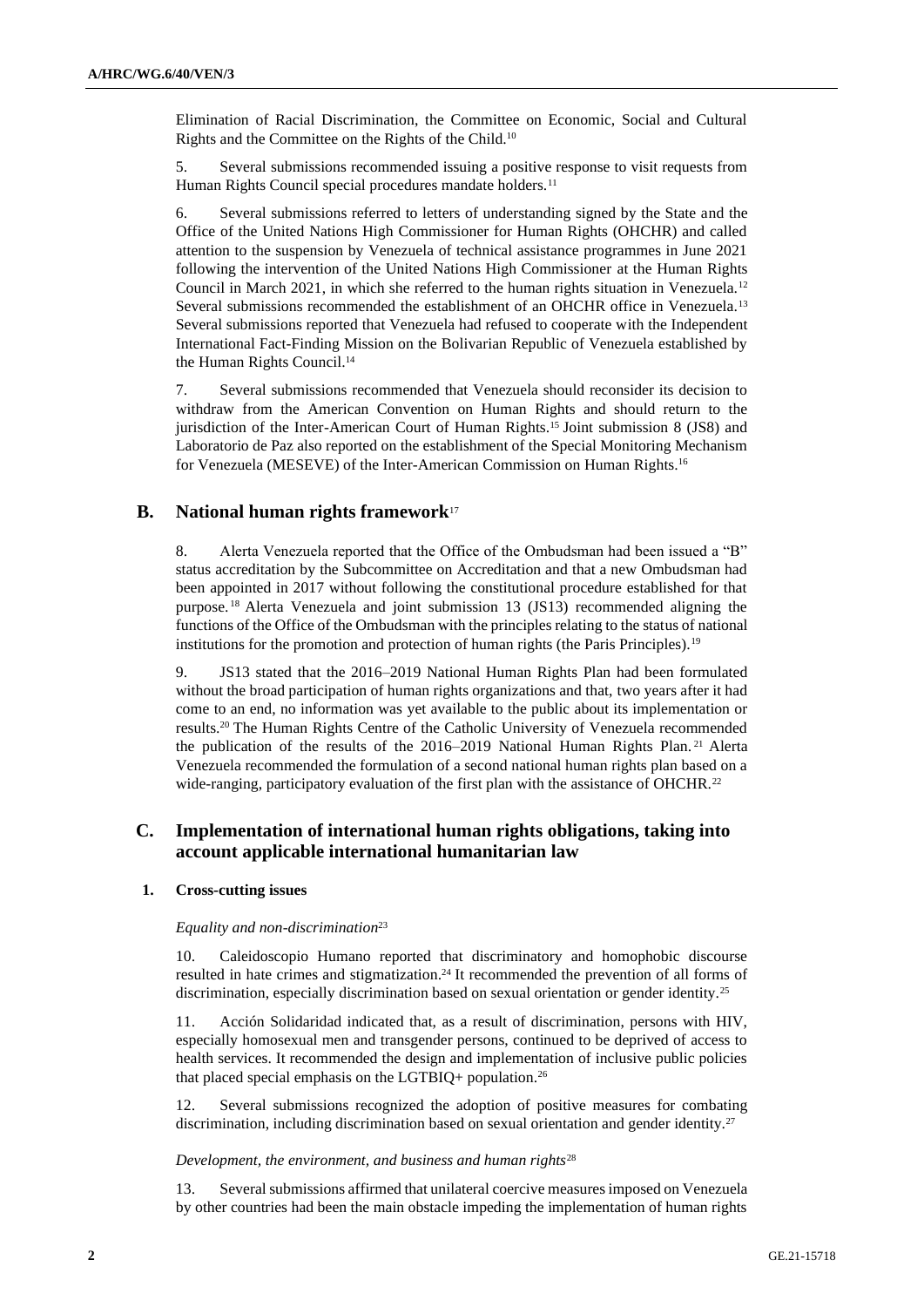and had adversely affected the population's living conditions. <sup>29</sup> These measures had restricted international imports and access to food, medicines, vaccines, medical and surgical equipment, basic inputs and a quality education. <sup>30</sup> Other submissions added that such measures also had a negative effect on the right of free determination and the free disposition of wealth<sup>31</sup> or that they had been a contributing factor to recent migration.<sup>32</sup> Several submissions indicated that the poverty situation in the country predated the imposition of unilateral coercive measures but that those measures had caused the pre-existing humanitarian emergency to become more severe.<sup>33</sup> Caritas Venezuela reported that those measures had reduced the State's ability to implement social programmes.<sup>34</sup> Joint submission 64 (JS64) referred to the system of exceptions to those measures.<sup>35</sup>

14. Joint submission 77 (JS77) reported on oil spills and their environmental impact.<sup>36</sup> Several submissions reported on mercury pollution caused by mining operations south of the Orinoco,<sup>37</sup> despite the fact that the Government had recognized the problem and made a number of different proposals in that connection.<sup>38</sup> Joint submission 18 (JS18) recommended the ratification of the Minamata Convention on Mercury. <sup>39</sup> Joint submission 3 (JS3) characterized poor government management in the Valencia Lake basin as an environmental health emergency that had harmed water sources and the environment and had destroyed people's quality of life.<sup>40</sup> Just Atonement Inc. (JAY) referred to the high deforestation rate and climate change.<sup>41</sup>

15. Compromiso Compartido recommended that Venezuela should develop its own normative human rights framework for businesses in line with the Guiding Principles on Business and Human Rights of the United Nations.<sup>42</sup>

#### *Human rights and counter-terrorism*

16. The Centro para los Defensores y la Justicia (Centre for Defenders and Justice) indicated that the Organized Crime and Financing of Terrorism Act, which contains ambiguous definitions of terrorism, the financing of terrorism and organized crime, had been used against non-governmental human rights organizations.<sup>43</sup>

### **2. Civil and political rights**

#### *Right to life, liberty and security of person*<sup>44</sup>

Several communications reported on violence<sup>45</sup> and on an increase in extrajudicial killings which had been covered up as cases in which persons had put up resistance to the Special Forces (FAES), Criminal Investigations Bureau (CICPC), Bolivarian National Guard (GNB) and other similar agencies.<sup>46</sup> Several submissions reported on violence and the violent deaths of children and adolescents. <sup>47</sup> Several submissions recommended the design and implementation of public safety and security measures for reducing violence and the disproportionate use of force.<sup>48</sup> The Office of the Ombudsman expressed the hope that the Venezuelan State would strengthen its guarantees of protection for victims of violence.<sup>49</sup> Several submissions recommended the elimination of FAES.<sup>50</sup>

18. They also reported on repression and violence by armed groups of government supporters.<sup>51</sup> FUNDAREDES referred to the activity of irregular foreign armed groups in 21 Venezuelan states.<sup>52</sup> Joint submission 28 (JS28) denounced the "Plan Zamora", under which control of the forces of public order had been transferred to the military.<sup>53</sup>

19. Other submissions indicated that the police respected people's lives and safety in the course of their work.<sup>54</sup> The Comité de Victimas de la Guarimba por la Verdad y la Justicia (Committee of Guarimba Victims for Truth and Justice) affirmed that the violence was triggered by protesters' violent acts.<sup>55</sup>

20. Several submissions reported that temporary and ongoing enforced disappearances had been committed following arrests made during political demonstrations,<sup>56</sup> along with acts of torture and ill-treatment.<sup>57</sup>

Several submissions stated that human rights violations needed to be investigated, the guilty parties needed to be tried and punished, and the victims needed to be provided with redress.58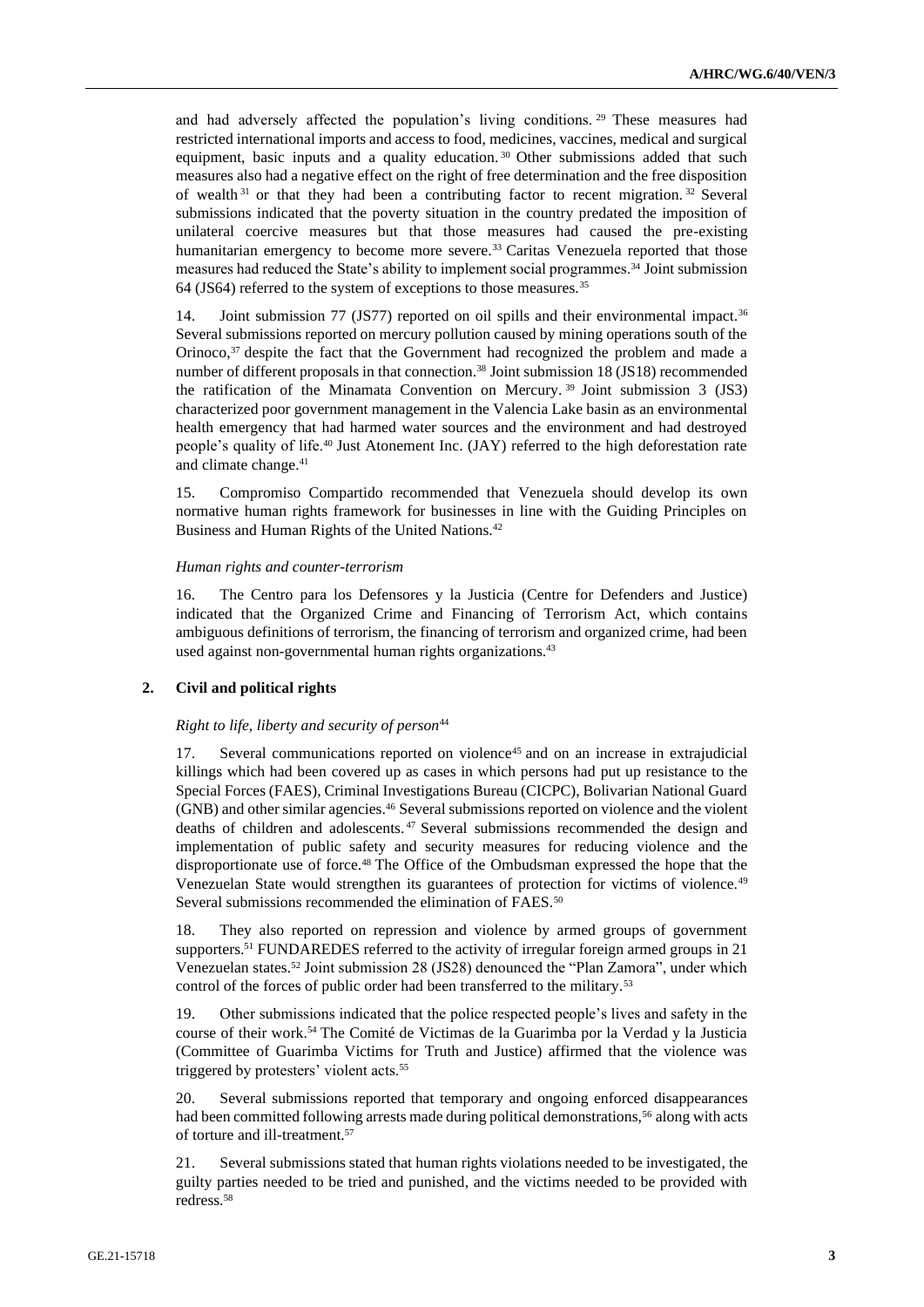22. Several submissions reported on the poor conditions in detention centres and underscored the overcrowding, impact of COVID-19, the problem of "self-government" and prison gangs, violence and deaths (from violence and from malnutrition), massacres in a number of prisons and the fact that a majority of prisoners had not been sentenced.<sup>59</sup> There were also reports on the poor situation of women prisoners,<sup>60</sup> persons with disabilities and transexual persons. <sup>61</sup> The Observatorio Venezolano de Prisiones (Venezuelan Prison Observatory) recommended ensuring rigorous adherence to international standards and reducing the use of pretrial detention.<sup>62</sup> Una Ventana a la Libertad (A Window on Freedom) recommended implementation of the measures recommended by OHCHR and by the Inter-American Commission on Human Rights in order to improve prison conditions.<sup>63</sup>

#### *Administration of justice, including impunity, and the rule of law*<sup>64</sup>

23. Several submissions reported on the lack of independence in the justice system and, in particular, in the Supreme Court of Justice, which had dissolved the National Assembly, assumed parliamentary functions by virtue of its decisions 155 and 156 of 2017, removed the Attorney General from her post for having refused to put demonstrators on trial and interfered in the Bar Association or university elections.<sup>65</sup> Several submissions reported that judges were not secure in their posts because competitive examinations had not been held and that they were therefore vulnerable to political pressure.<sup>66</sup> Cases of corruption,<sup>67</sup> of intentionally delaying trial proceedings<sup>68</sup> and of impunity had also been observed.<sup>69</sup> Several submissions underlined the importance of community justices of the peace.<sup>70</sup> Several submissions also reported on obstacles impeding access to justice, $71$  especially for children and adolescents. $72$ 

24. Several submissions questioned the observance of the rule of law in the country in view of the dissolution of the National Assembly, the establishment of the National Constituent Assembly and its investiture with supranational parallel powers and authorities, the existence of standing decrees of states of emergency that made it possible to govern outside the bounds of the Constitution and the concentration of power in the executive branch and the co-optation of the Supreme Court.<sup>73</sup>

25. Several submissions reported that the Public Prosecution Service lacked independence, that the appointment of the new Attorney General by the National Constituent Assembly was unconstitutional, that civil service career paths had been done away with and that most public prosecutors had not been confirmed in their posts.<sup>74</sup>

26. Joint submission 1 (JS1) recommended promulgating a new organic law for the Supreme Court; providing judges, prosecutors and public defenders with stability and autonomy in their posts; and appointing judges and public prosecutors on the basis of competitive examinations in accordance with the Constitution. <sup>75</sup> The Asociación Civil Reforma Justicia (Civil Association for Justice Reform) recommended overhauling the Supreme Court and the Public Prosecution Service, refraining from trying civilians in military courts and abiding by the decisions of the Inter-American Court of Human Rights.<sup>76</sup>

27. The joint communication 43 (JS43) reported on the lack of effective guarantees for the functioning of lawyers, including threats and harassment, interference, surveillance and criminalization of lawyers by the Government. It added that lawyers were hindered in their ability to prepare an adequate defence of their clients. JS43 recommended to refrain from any action that may constitute harassment, persecution or interference in the work of lawyers and take effective measures to ensure that threats, harassment and other violations are effectively investigated and perpetrators are prosecuted.<sup>77</sup>

28. Several submissions reported that civilians continued to be tried by the military justice system, that anti-terrorism courts had not observed due process and that decisions of the Inter-American Court of Human Rights continued to be disregarded.<sup>78</sup>

29. Joint submission 76 (JS76) reported on the failure to investigate cases of corruption<sup>79</sup> and recommended the amendment and implementation of the Anti-Corruption Act.<sup>80</sup>

#### *Fundamental freedoms and the right to participate in public and political life*<sup>81</sup>

30. Several submissions reported that there was a lack of official information and that information access has become increasingly restricted owing to the closure of information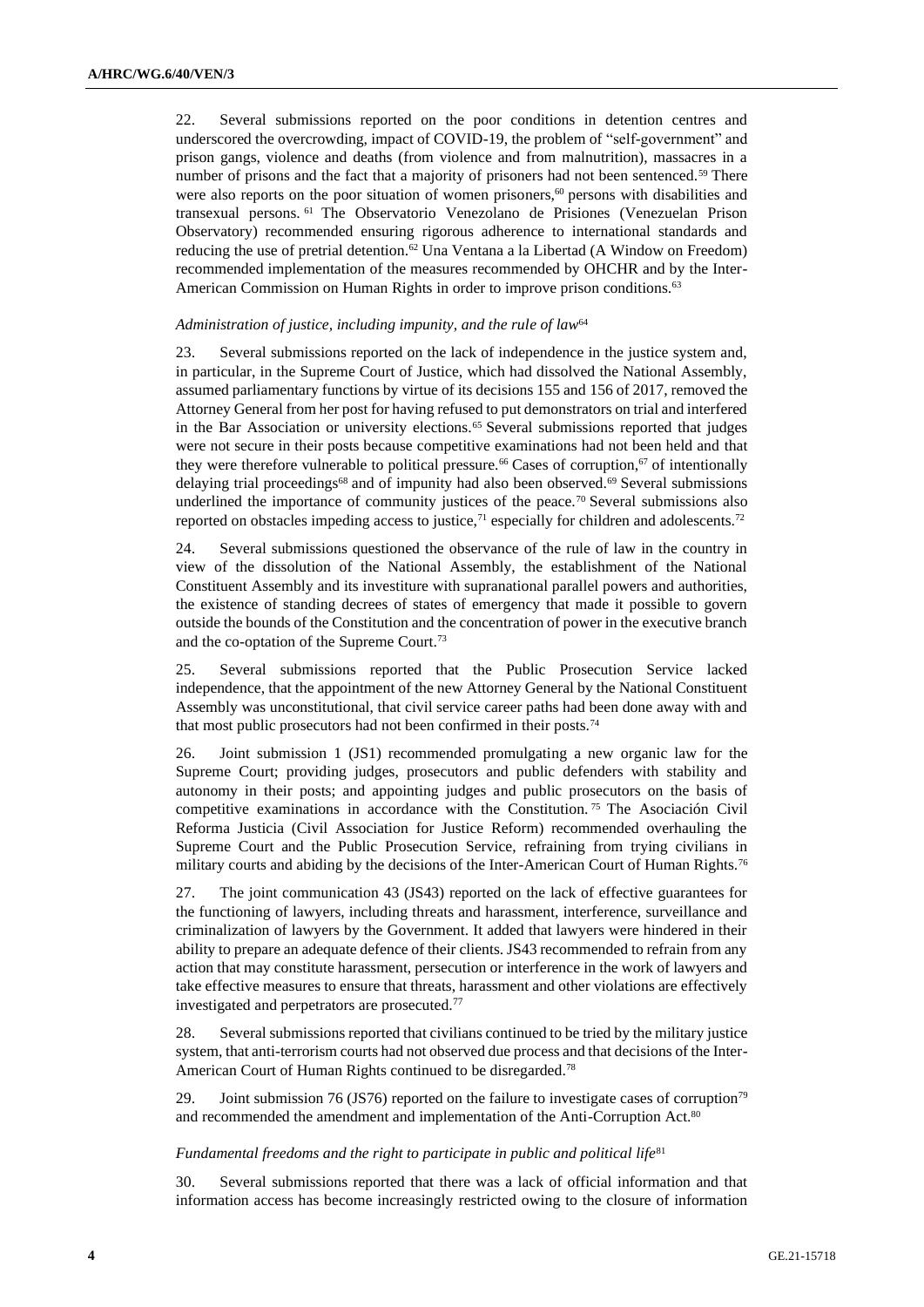outlets, the violation of freedom of expression and the criminalization of the national and international press, journalists and reporters. <sup>82</sup> They questioned the Government's application of the Constitutional Act against Hate and for Peaceful Coexistence and Tolerance of 2017 and the regulation of the National Telecommunications Commission (CONATEL). The absence of a law on public information access was also noted.<sup>83</sup> Several submissions recommended the passage of a law on public information access in line with international standards and the repeal of the Constitutional Act against Hate and for Peaceful Coexistence and Tolerance.<sup>84</sup>

31. Several submissions stated that the right of association had been violated, social protest had been criminalized and repressed, and people taking part in public anti-government demonstrations had been attacked. They noted that demonstrators had been stigmatized by the Government, which called them "enemies from within", traitors or terrorists.<sup>85</sup> Several submissions reported that arbitrary arrests had been made during protests.<sup>86</sup>

32. Several submissions denounced attacks on human rights defenders and nongovernmental organizations.<sup>87</sup> These attacks took the form of death threats and threats of bodily harm, stigmatization, raids, arbitrary arrests, judicial proceedings, the blocking of web pages and social surveillance.<sup>88</sup> Laboratorio de Paz asserted that senior government officials, the People's Protection System for Peace, and government platforms and programmes such as *Con el Mazo Dando*, *Misión Verdad* or *La Hojilla* were responsible for these attacks*.* 89 Several submissions recommended the cessation of all harassment, criminalization and persecution of civil society organizations and human rights defenders. <sup>90</sup> JS8 recommended dismantling the groups responsible for repression and arbitrary detentions.<sup>91</sup>

33. The application of Administrative Instructions Nos. 001/2021 and 002/2021, which provide for the establishment of a mandatory registry to which organizations must provide certain information, and the threatened approval of the highly controversial International Cooperation Act were also reported.<sup>92</sup> Several submissions recommended the derogation of Administrative Instruction No. 002/2021.<sup>93</sup>

34. Several submissions denounced the persecution of political leaders and their family members and the violation of political rights and constitutional principles in the six elections held since 2017.<sup>94</sup> The election observers network of the Asociación Civil Asamblea de Educación (Civil Education Assembly Association) denounced the restriction of free participation, limitations on election observers, the use of public resources for government proselytizing and the violation of the principle of secret ballots.<sup>95</sup> The Global Observatory for Communication and Democracy recommended the establishment of guarantees for the appointment of an independent elections authority, the withdrawal of the disqualifications of opposition political leaders, the updating and screening of voter lists and the modification of regulations dealing with election observers. <sup>96</sup> Other submissions stated that political participation had increased.<sup>97</sup>

#### *Prohibition of all forms of slavery*<sup>98</sup>

35. Joint submission 12 (JS12) reported that neither the bill on trafficking in persons nor policies and measures to prevent trafficking and exploitation had been approved. <sup>99</sup> JS12 recommended passage of the bill on human trafficking.<sup>100</sup>

36. The Centre for Human Rights of Andrés Bello Catholic University reported that various modern forms of slavery, including labour and sexual exploitation, were taking place in the National Strategic Development Zone of the Orinoco Mining Arc despite the existence of laws and regulations designed to prevent slavery and the presence of public prosecutors specializing in that subject.<sup>101</sup> Joint submission 25 (JS25) denounced the trafficking of indigenous women and transexual women.<sup>102</sup>

37. JS12 referred to the human trafficking and smuggling networks operating by land along the southern border and by sea along the north-eastern Caribbean coast.<sup>103</sup> JS25 and joint submission 27 (JS27) added that adolescents who had disappeared or drowned were thought to have been victims of these networks.<sup>104</sup> Mulier provided information on trafficking cases and victims and noted that the official figures were an undercount. <sup>105</sup> JS25 recommended the optimization of official records on victims of the crime of human trafficking.106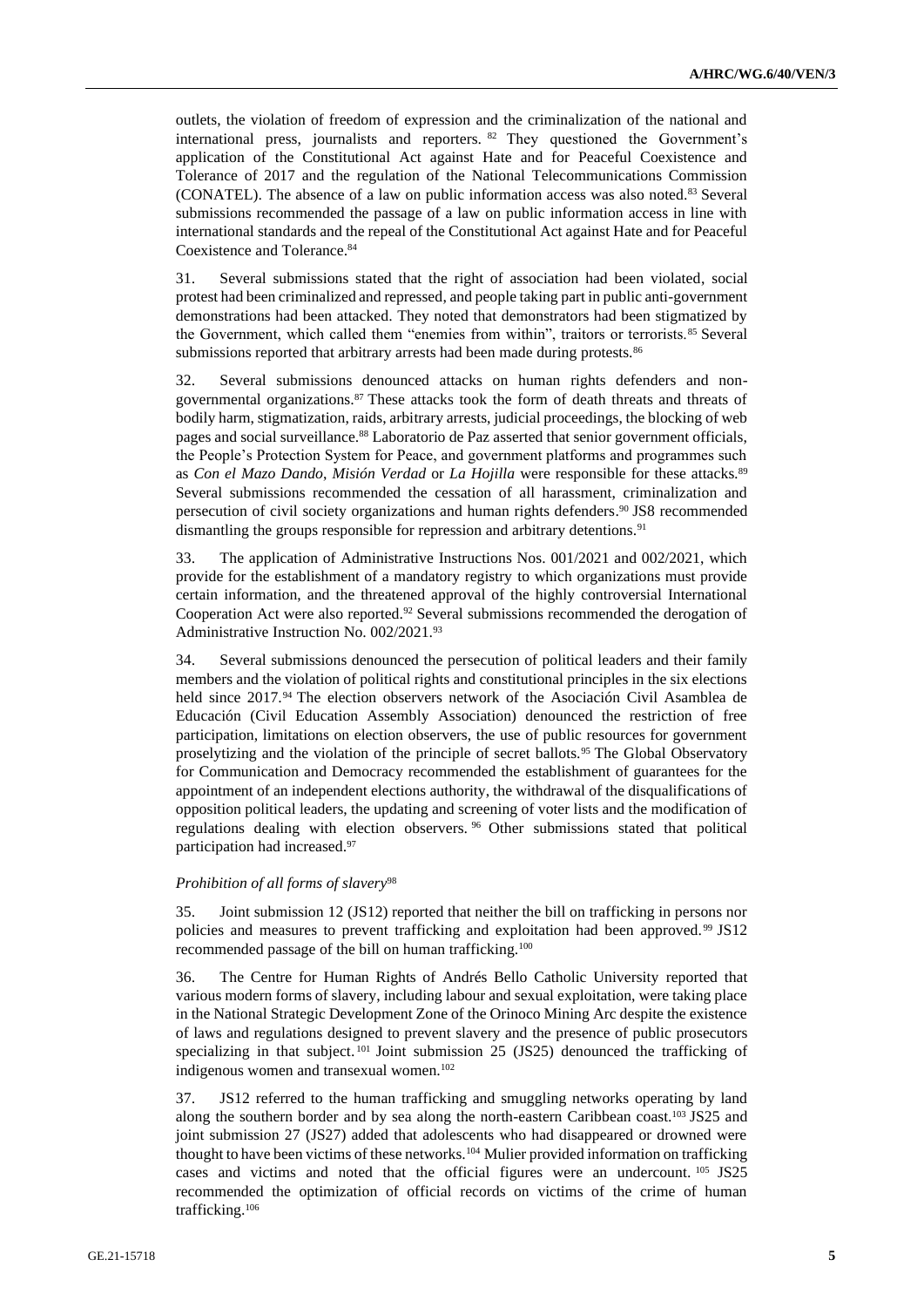#### *Right to privacy and family life*<sup>107</sup>

38. The joint submission 30 (JS30) questioned the legal framework allowing the collection of personal data; the Digital Identity Programme; the state-sponsored phishing attacks; and the lack of privacy regulatory body.<sup>108</sup> JS30 made several recommendations in this regard.  $109$  Joint submission 53 (JS53) referred to the need to legislate on same-sex marriage.<sup>110</sup>

### **3. Economic, social and cultural rights**

#### *Right to work and to just and favourable conditions of work*

39. The Venezuelan Human Rights Education and Action Programme (PROVEA) observed that, since 2015, the purchasing power of wages had steadily declined and workers' quality of life had deteriorated, the country had undergone a continuing de-industrialization process, trade unions had been persecuted and the military had encroached on administrative labour activities.<sup>111</sup> Joint submission 56 (JS56) reported on women's unemployment.<sup>112</sup>

#### *Right to social security*

40. Joint submission 63 (JS63) referred to the coverage of old-age pensions and the situation of pensioners and retirees living abroad.<sup>113</sup> Joint submission 60 (JS60) questioned the use of the "Sistema Patria" for pensions.<sup>114</sup>

#### *Right to an adequate standard of living*<sup>115</sup>

41. Several submissions indicated that both poverty and extreme poverty had increased in recent years.<sup>116</sup> PROVEA recommended resuming the practice of periodically publishing poverty statistics and ensuring that social participation mechanisms were in place in the realm of public policy as a means of combating poverty.<sup>117</sup>

42. Several submissions praised the work being done by the Government's various missions despite the imposition of unilateral coercive measures.<sup>118</sup>

43. Several submissions stated that during the present complex humanitarian emergency, the country was experiencing one of the worst food crises on the planet, with millions of people subject to severe food insecurity. They reported that the Government had organized Local Supply and Production Committees (CLAPs) to address the problem, but noted that public information was lacking and that those Committees had become politicized.<sup>119</sup> Other submissions underscored the importance of CLAPs, despite the imposition of unilateral coercive measures. <sup>120</sup> Caritas Venezuela recommended improving and de-politicizing government food security programmes providing access to subsidized food supplies.<sup>121</sup> The World Peace Council asserted that unilateral coercive measures had severely restricted the country's access to international food markets.<sup>122</sup> Joint submission 24 (JS24) recommended working with the private sector and civil society to reactivate the food system.<sup>123</sup>

44. Two submissions drew attention to the nationwide housing shortage and to the shortages in the states of Anzoátegui and Lara, in particular.<sup>124</sup> The World Peace Council emphasized that Venezuela had guaranteed the right to housing. <sup>125</sup> Several submissions recognized the importance of the Great Venezuelan Housing Mission.<sup>126</sup>

45. Several submissions referred to problems with water and sanitation, unreliable access to water and poor water quality. <sup>127</sup> JS24 recommended ensuring uninterrupted access to quality sanitary services, safe water, sanitation, electricity and gas for domestic use.<sup>128</sup>

### *Right to health*<sup>129</sup>

46. Several submissions stated that, as a consequence of the complex humanitarian emergency, in conjunction with the COVID-19 pandemic, enjoyment of the right to health had deteriorated even further in the country.<sup>130</sup> The public health system had collapsed as services steadily deteriorated, the institutional structure began to break down, operational facilities were dismantled or investment was channelled into parallel structures such as the "Barrio Adentro" Programme. As a result, the population no longer had access to various kinds of free public health services.<sup>131</sup> They reported on the situation in public hospitals,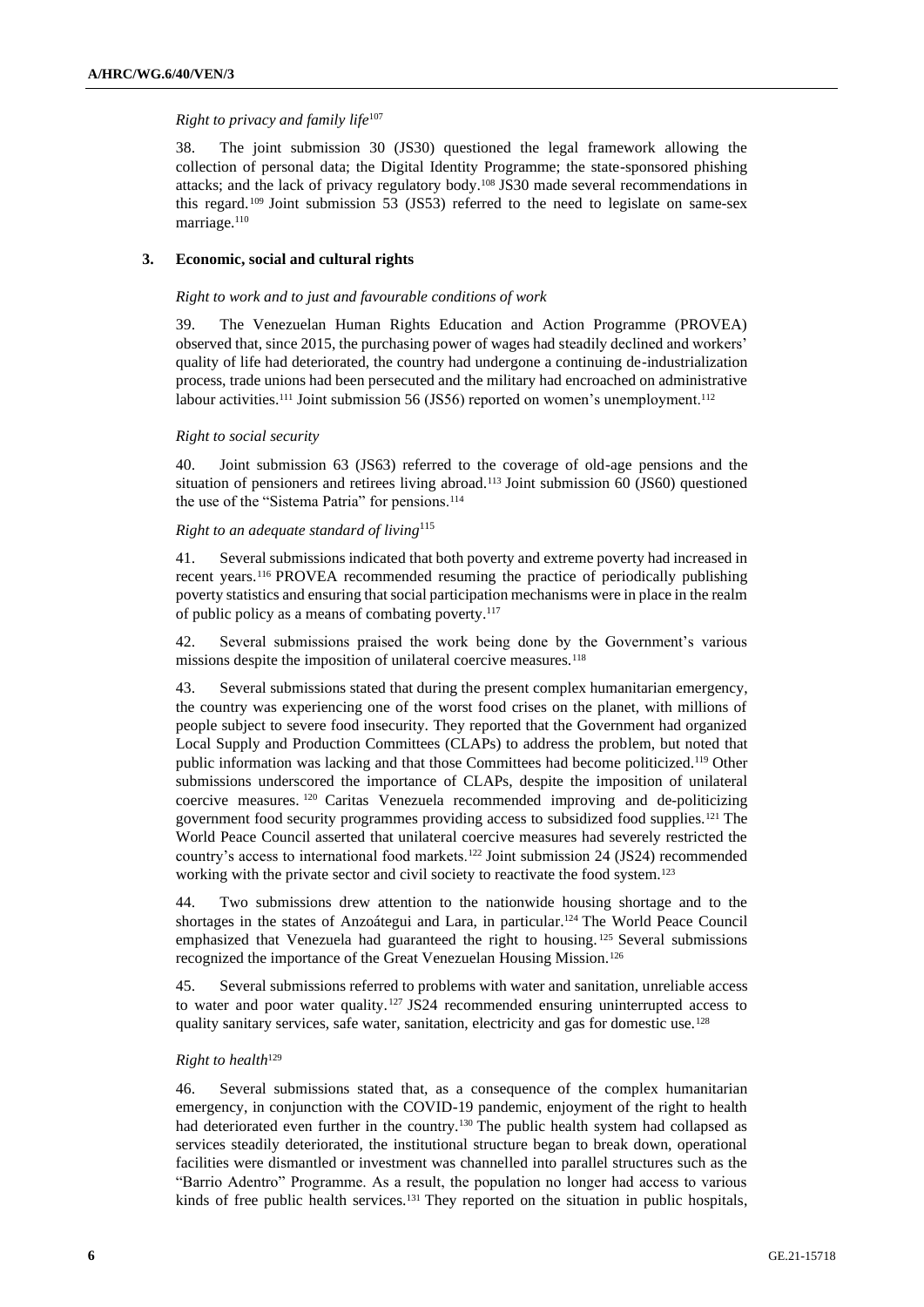noting that most hospital services were no longer operational, their infrastructure was seriously deficient, they lacked medicines and equipment, had problems with their water and electricity supplies, were short-staffed and were plagued by problems of both accessibility and affordability.<sup>132</sup> Several submissions praised primary health care services and the  $7+7$ system of lockdowns to cope with the pandemic and drew attention to the negative effect that unilateral coercive measures were having on the enjoyment of the right to health.<sup>133</sup> JS2 and JS39 recommended ensuring the availability of basic medical supplies, the medicines on the World Health Organization (WHO) list of essential medicines, medical equipment, water, electricity and skilled health-care staff in the network of treatment centres of the Public Health System.<sup>134</sup> JS39 recommended promulgation of the National Public Health System Act.<sup>135</sup>

47. Several submissions noted that the Government's response to the COVID-19 pandemic had been based on exclusionary, erratic plans lacking in transparency that had not involved health-care, academic or scientific personnel to any appreciable degree. They reported problems with polymerase chain reaction (PCR) tests, a lack of personal protective equipment for health-care staff, deaths of staff as a result of the pandemic and the harassment of doctors who had denounced the situation existing in the country's hospitals. The number of positive cases and deaths were thought to be higher than the official figures indicated.<sup>136</sup> The World Peace Council highlighted the small number of COVID-19 victims.<sup>137</sup> Specific problems in the provision of assistance to indigenous peoples were also reported.<sup>138</sup> Joint submission 26 (JS26) recommended reinforcing decentralized COVID-19 diagnostic and surveillance systems, ensuring the availability of personal protective equipment for healthcare staff and publicizing the National COVID-19 Vaccination Plan.<sup>139</sup>

48. Several submissions referred to the lack of health-care services and treatment for persons suffering from chronic diseases <sup>140</sup> such as kidney failure, <sup>141</sup> hemophilia, <sup>142</sup> lymphoma,<sup>143</sup> HIV/AIDS<sup>144</sup> or cancer.<sup>145</sup> The suspension of the organ donor programme was another cause of great concern.<sup>146</sup> Joint submission 5 (JS5) recommended taking all possible steps to permit the entry into the country of the materials, medicines and inputs needed so that all persons with chronic conditions could continue with their treatments. <sup>147</sup> JS41 recommended establishing a large and diverse multisectoral working group by mid-2022 to draw up a sustainable national strategy to address the issue of HIV.<sup>148</sup>

49. Joint submission 22 (JS22) noted that little information was available on the mental health situation.<sup>149</sup>

50. Several submissions denounced the deterioration in the situation of J.M. de los Ríos Hospital for the treatment of children and adolescents and reported on cases of avoidable deaths.<sup>150</sup> The continuing deterioration of the situation in terms of maternal and infant death rates in the country was also discussed,<sup>151</sup> with particular reference being made to indigenous peoples.<sup>152</sup> The Office of the Ombudsman expressed the hope that the State would continue to provide the necessary maintenance services for maternal and infant health-care centres.<sup>153</sup> JS10 recommended ensuring the provision to that hospital of the necessary biosafety equipment, hygiene materials and medical services.<sup>154</sup>

51. Several submissions indicated that recommendations on sexual and reproductive health had not been acted upon and that abortion had not been decriminalized.<sup>155</sup> They also reported on the high rate of teenage pregnancies, despite the introduction of the National Early and Teenage Pregnancy Prevention and Reduction Plan (PRETA),<sup>156</sup> and the scarcity of modern contraceptive methods, while recognizing the action taken by the State to work through community health-care services.<sup>157</sup> The Asociación Venezolana para una Educación Sexual Alternativa (Venezuelan Association for Alternative Sex Education) (AVESA) recommended the implementation of remote systems for providing sexual and reproductive health information and counseling services free of charge.<sup>158</sup> The Centro de Estudios de Derechos Sexuales y Reproductivos (Sexual and Reproductive Rights Research Centre) (CEDESEX) recommended decriminalizing abortion at least in cases of rape, incest and the non-viability of the fetus and when the pregnancy posed a danger to the life or health of the pregnant woman.159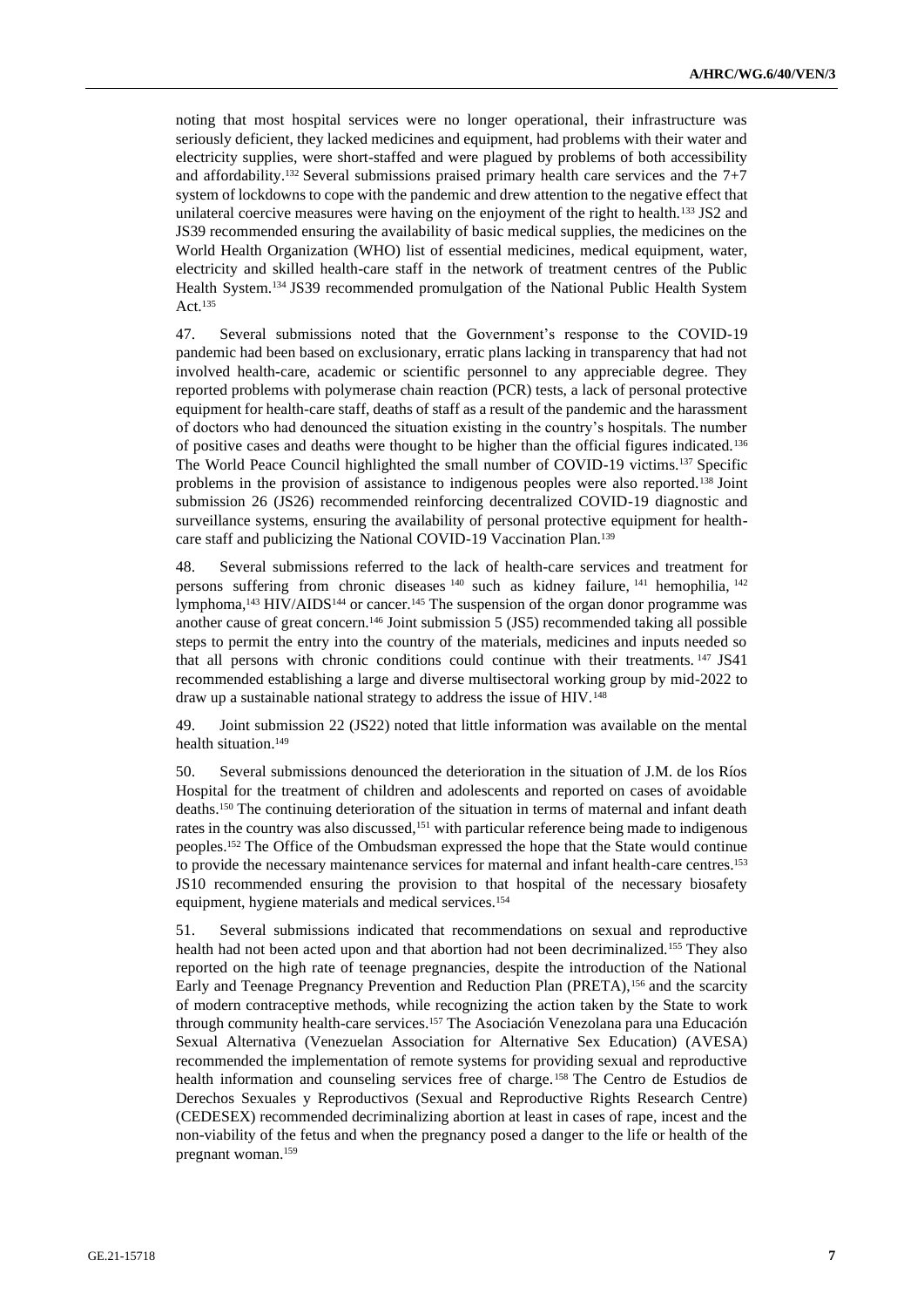#### *Right to education*<sup>160</sup>

52. Several submissions reported on the impact that the complex humanitarian emergency has had at all levels of education in the country, on the school drop-out rate and on forced displacements.<sup>161</sup> They also reported on absenteeism caused by the lack of basic utilities such as water, electricity and sanitation in public schools, $162$  the shortage of qualified teachers<sup>163</sup> and school violence.<sup>164</sup> Several submissions noted a decrease in weekly food supplies and in the quality of the food provided under the School Meal Programme, <sup>165</sup> the coordination problems and methodological difficulties in remote teaching encountered by the *Cada Familia Una Escuela* ("Each Family is a School") Plan that had been introduced to help cope with the COVID-19 pandemic <sup>166</sup> and the lack of up-to-date public information. <sup>167</sup> EXCUBITUS recommended designing a plan for repairing school infrastructure and launching an energetic plan for encouraging students and teachers who have left the schools to return.<sup>168</sup>

53. Several submissions reported that the quality of primary and secondary education in the country has deteriorated,<sup>169</sup> that teaching has become politicized and restricted to a narrow range of thought, <sup>170</sup> that instruction in human rights is lacking in basic educational institutions <sup>171</sup> and that school governance systems are improvised and inefficient. <sup>172</sup> Compromiso Compartido recommended ensuring the availability, accessibility, acceptability and adaptability of the right to education.<sup>173</sup>

54. Several submissions drew attention to educational government missions and to community education despite the negative impact of unilateral coercive measures on the right to education.<sup>174</sup>

55. Several submissions stated that there was a government policy aimed at creating budgetary shortfalls for autonomous public universities and asserted that this policy had negatively affected the quality of higher education and had reduced these institutions' ability to invest in infrastructure and to provide their teachers with decent salaries, in addition to leading to higher drop-out rates.<sup>175</sup> A number of organizations reported that the principle of the independence of universities has been violated,<sup>176</sup> that the Government has interfered with student government elections, $177$  that critical and scientific thought has been criminalized $178$ and that there have been reprisals against academicians who have expressed critical views and especially against the Venezuelan Association of University Rectors (AVERU).<sup>179</sup> Joint submissions 17 (JS17) and 37 (JS37) recommended discontinuing all policies that violate the principle of university autonomy and guaranteeing equal treatment for all existing institutions.<sup>180</sup>

#### **4. Rights of specific persons or groups**

#### *Women*<sup>181</sup>

56. JS12 reported on the negative stereotypes and patriarchal attitudes that had adversely affected women in public and private media and stated that sexist and discriminatory language targeting women who had disagreed with the Government had been used in official media outlets.<sup>182</sup> Other submissions indicated that the status of women had improved.<sup>183</sup>

57. Several submissions referred to verbal, psychological, physical and sexual violence against women, which had been exacerbated by the COVID-19 pandemic,<sup>184</sup> and difficulties in lodging complaints.<sup>185</sup> Several submissions referred to femicides.<sup>186</sup> Joint submission 79 (JS79) reported on State-sponsored sterilization campaigns and the impossibility of obtaining a legal, safe abortion.<sup>187</sup> Mujeres para el Mundo (Women for the World) recommended the use of the Latin American model protocol for investigating violent gender-motivated deaths of women. <sup>188</sup> Mulier recommended promoting the provision of comprehensive care to women victims of violence free of charge. 189

58. Several submissions stated that the Organization Act on Women's Right to a Life Free of Violence needed to be more strictly enforced and that implementing regulations needed to be put in place.<sup>190</sup> JS53 referred to intra-gender violence among lesbian women.<sup>191</sup> Several submissions recommended the approval of the implementing regulations for that law,<sup>192</sup> and JS39 recommended the approval of a national plan for combating violence against women.<sup>193</sup>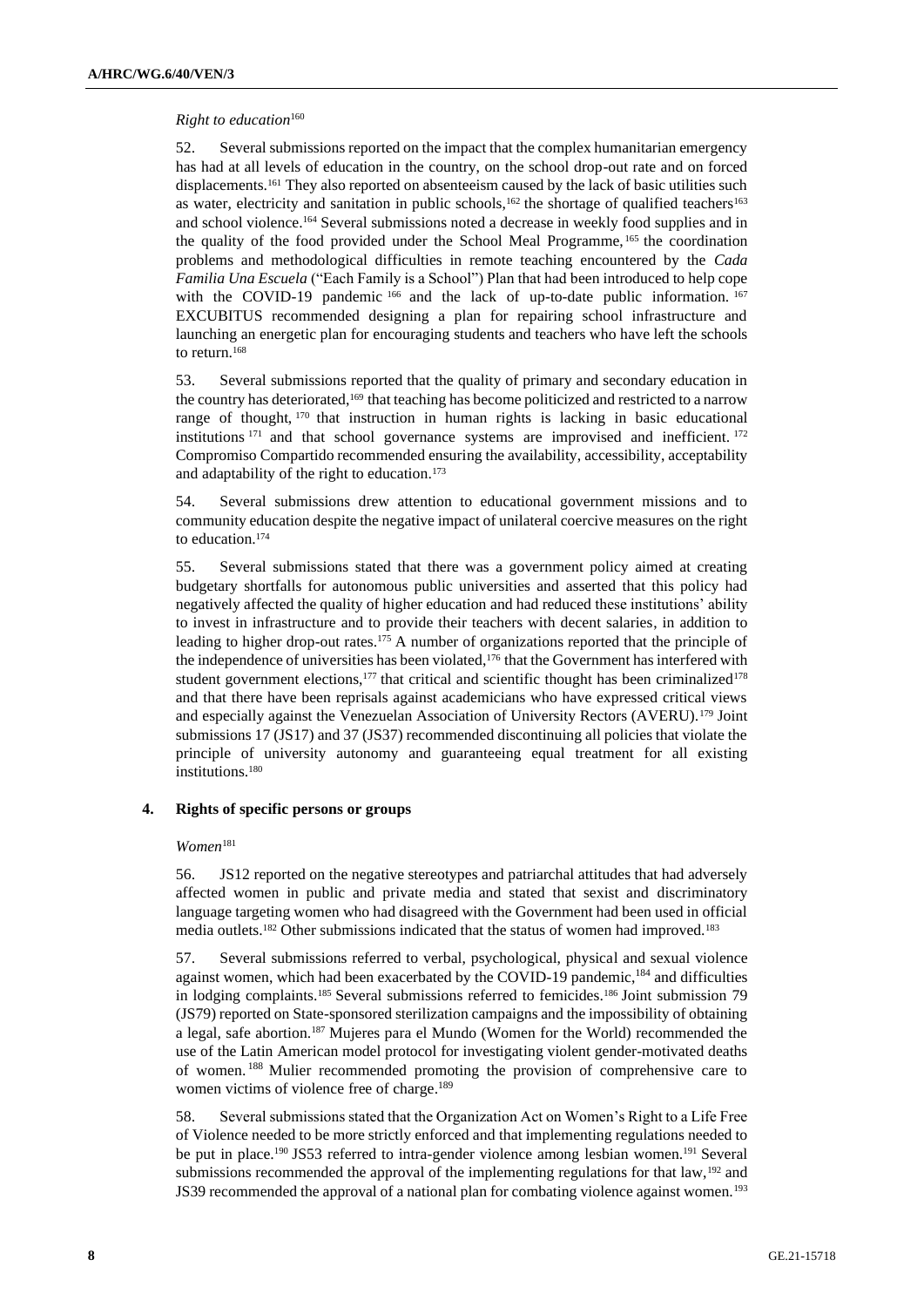59. The Red Electoral Ciudadana (Citizens' Elections Network) reported on the absence of a legal framework for women's participation and gender parity, the discretionary actions of the National Electoral Council, the absence of regulatory enforcement measures and the lack of visibility of the role played by women in elected office.<sup>194</sup> JS12 recommended amending the Elections Organization Act to incorporate mechanisms for providing equitable access to elective positions.<sup>195</sup>

#### *Children*<sup>196</sup>

60. Several submissions indicated that the System for the Comprehensive Protection of Children and Adolescents (SIPINA) had been dismantled as a number of new agencies had been created that worked in parallel with it. They also indicated that there was no plan for the protection of child and adolescent victims of sexual violence and that there was no comprehensive national sex education programme.<sup>197</sup>

61. Several submissions indicated that children and adolescents had reported being subjected to physical and humiliating punishments<sup>198</sup> and recommended the design and implementation of a public policy on mental health focusing on the protection of children and adolescents.<sup>199</sup>

#### *Persons with disabilities*<sup>200</sup>

62. Several submissions reported on problems relating to the accessibility of means of public communication and of sources of information, the failure to make regular use of Venezuelan Sign Language and accessibility issues in connection with the infrastructure of educational institutions, public hospitals, public transit and courthouses.<sup>201</sup> The Centro de Estudios para la Discapacidad (Disability Research Centre) (CEDISC) recommended employing Venezuelan Sign Language interpreters and subtitles for official communications.<sup>202</sup> It was also noted that the State had failed to provide specific statistics.<sup>203</sup> The Asociación Civil Red Ciega (Civil Network of Blind Persons Association) (ACRC) observed that the State had made major investments in order to be able to provide health services to persons with disabilities; it had also made large investments in information technologies for the education system, in labour laws and in public spaces. <sup>204</sup> ACRC recommended guaranteeing labour quotas and access to COVID-19 vaccines for workers with disabilities.<sup>205</sup>

63. The Confederación de Sordos de Venezuela (Confederation of Deaf Persons of Venezuela) (CONSERVEN) reported on the dual discrimination and gender-based violence faced by women with disabilities.<sup>206</sup> The Vanessa Peretti Foundation (FUNVAPE) referred to the difficulties in registering for identification documents encountered by children and adolescents with disabilities.<sup>207</sup>

64. Joint submission 15 (JS15) noted that the "Plan de la Patria" (2019–2025) was not an educationally inclusive initiative in respect of persons with disabilities<sup>208</sup> and asserted that the Government's bill on the protection of persons with disabilities was tainted by a medical/charity-based approach.<sup>209</sup>

#### *Minorities and indigenous peoples*<sup>210</sup>

65. Several communications reported the attacks suffered by indigenous peoples due to mining activities; the lack of consultation; the halted demarcation of indigenous lands; the environmental destructions threatening the livelihood of indigenous peoples<sup>211</sup> and made several recommendations. <sup>212</sup> Several submissions reported on the deaths of indigenous persons resulting from mining activities and stated that the operations of irregular armed groups in their territories were depriving them of their traditional food sources.<sup>213</sup> JS23 and the Fundación Centro para la Reflexión y la Acción Social (Centre for Reflection and Social Action Foundation) (CERLAS) added that mining ventures in the Orinoco Mining Arc had led to the murder of indigenous persons, people being pressed into forced labour and the displacement of persons from their place of origin.<sup>214</sup> The Fundación Proyecto Social (Social Project Foundation) (FPS) discussed the problem of political participation on the part of indigenous peoples.215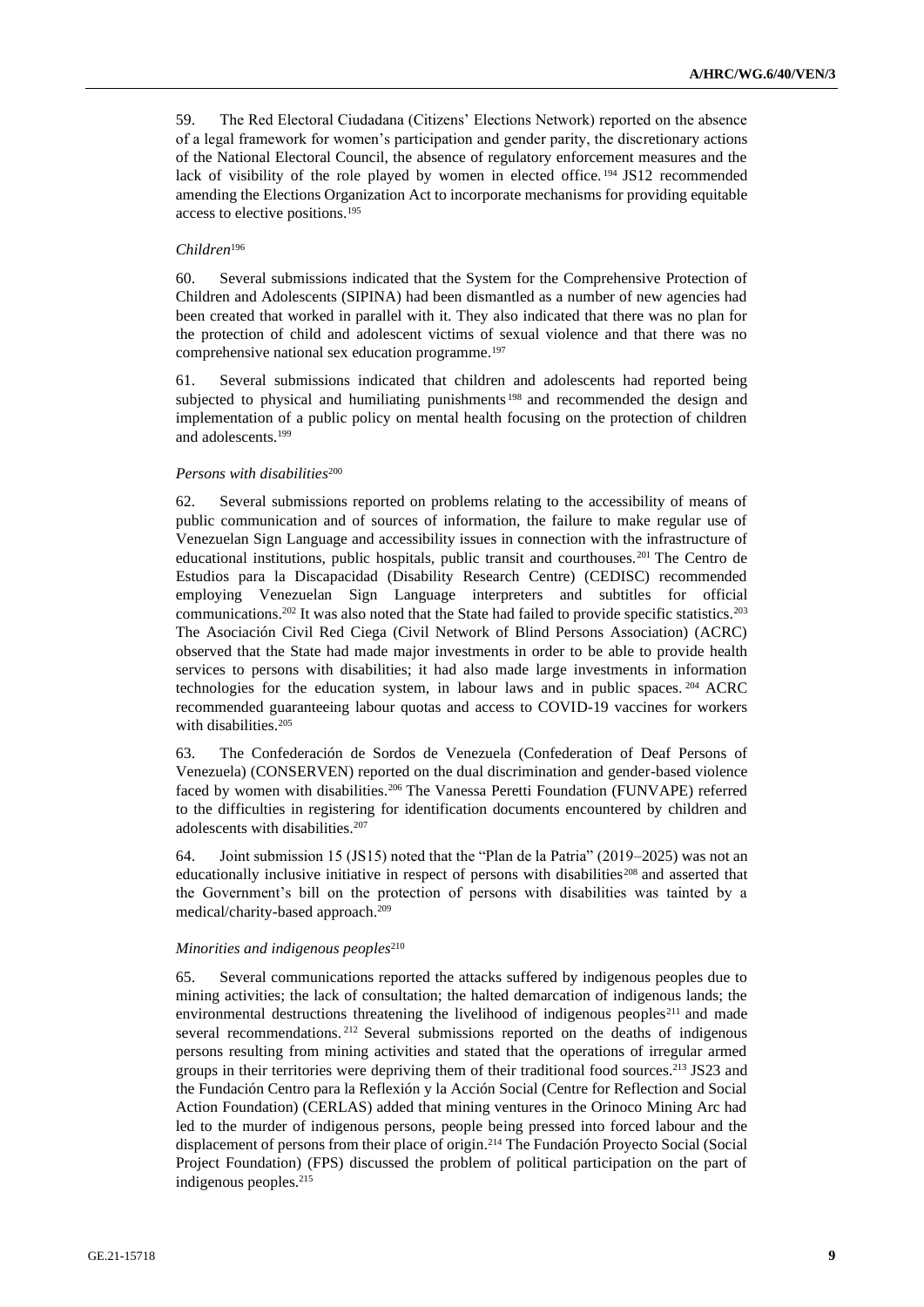#### *Migrants, refugees, asylum seekers and internally displaced persons*<sup>216</sup>

66. Several submissions reported that, owing to the complex humanitarian emergency, millions of people had emigrated between 2016 and mid-2021, sparking a human mobility crisis involving transportation constraints and the commission of abuses while people were in transit. Many of those people had also been victims of discrimination, xenophobia and exploitation in their host countries.<sup>217</sup> A number of them had returned to the country, and some had been publicly maligned by the authorities.<sup>218</sup> ARGOS indicated that a number of these people had been evicted, fired, discriminated against and had suffered from other forms of aggression in their host countries.<sup>219</sup>

67. The Centre for Human Rights of Andrés Bello Catholic University recommended the issuance of implementing regulations for the Aliens and Migration Act, including for migration categories derived from the Organization Act on Refugees and Asylum Seekers, that incorporate the broad definition of refugees set forth in the Cartagena Declaration.<sup>220</sup> ARGOS recommended the establishment of the national migrations commission whose founding was provided for in the Migration Act.<sup>221</sup>

#### *Notes*

 $1$  The stakeholders listed below have contributed information for this summary; the full texts of all original submissions are available at: [www.ohchr.org.](http://www.ohchr.org/) (One asterisk denotes a national human rights institution with "A" status).

*Civil society Indiv* 

| idual submissions: |                                                             |
|--------------------|-------------------------------------------------------------|
| <b>ACRC</b>        | Asociación Civil Red Ciega (Venezuela);                     |
| <b>ACRJ</b>        | Asociación Civil Reforma Judicial (Venezuela);              |
| AcSol              | Acción Solidaria (Venezuela);                               |
| <b>AHR</b>         | Advocates for Human Rights (United States of America);      |
| AI                 | Amnesty International (United Kingdom of Great Britain and  |
|                    | Northern Ireland);                                          |
| <b>AGUACLARA</b>   | Fundación Aguaclara (Venezuela);                            |
| <b>APURE</b>       | Comuna Agro-artesanal Indígena Fruto de Burro (Venezuela);  |
| <b>ARGOS</b>       | Observatorio Internacional de Migraciones y Derechos        |
|                    | Humanos (Argentina);                                        |
| AVDDHH             | Alerta Venezuela (Venezuela);                               |
| <b>AVESA</b>       | Asociación Venezolana para una Educación Sexual y           |
|                    | Alternativa (Venezuela);                                    |
| <b>AVH</b>         | Asociación Venezolana de Hemofilia (Venezuela);             |
| <b>AVJ</b>         | Asociación Venezolana de Juristas (Venezuela);              |
| <b>BOQUERONE</b>   | Comuna las 3R de Boquerones (Venezuela);                    |
| <b>CADEF</b>       | Centro de Acción y Defensa por los Derechos Humanos         |
|                    | (Venezuela);                                                |
| <b>CCT</b>         | Consejo Comunal El Renacer de la URB.TURUMO                 |
|                    | (Venezuela);                                                |
| <b>CH</b>          | Caleidoscopio Humano (Venezuela);                           |
| <b>CDH-UCAB</b>    | Centro de Derechos Humanos de la Universidad Católica       |
|                    | Andrés Bello (Venezuela);                                   |
| <b>CPDHUCV</b>     | Centro para la Paz y los Derechos Humanos de la Universidad |
|                    | Central de Venezuela (Venezuela);                           |
| <b>CDH-UNIMET</b>  | Centro de Derechos Humanos de la Universidad                |
|                    | Metropolitana (Venezuela);                                  |
| CDJ                | Centro para los Defensores y la Justicia (Venezuela);       |
| CECODAP - REDHNNA  | Centros Comunitarios de Aprendizaje (CECODAP) Red por       |
|                    | los Derechos Humanos de los Niños, Niñas y Adolescentes     |
|                    | (REDHNNA);                                                  |
| <b>CEDESEX</b>     | Centro de Estudios de Derechos Sexuales y Reproductivos     |
|                    | (Venezuela);                                                |
| <b>CEDISC</b>      | Centro de Estudios para la Discapacidad - Universidad       |
|                    | Monteavila (Venezuela);                                     |
| <b>CEPAZ</b>       | Centro de Justicia y Paz (Venezuela);                       |
| <b>CERLAS</b>      | Fundación Centro para la Reflexión a la Acción Social       |
|                    |                                                             |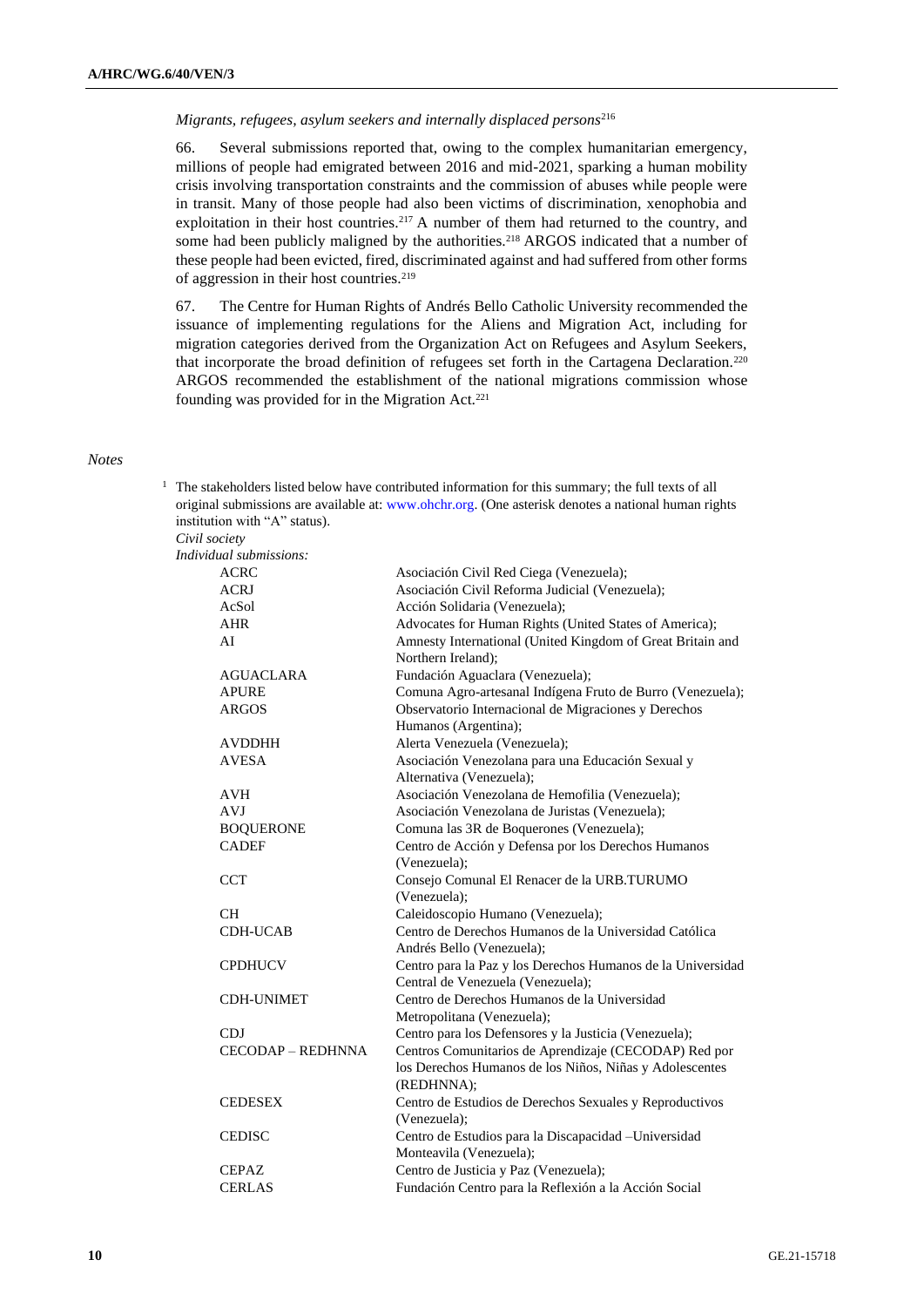|                      | (Venezuela);                                                  |
|----------------------|---------------------------------------------------------------|
| CFD                  | Centro de Formación para la Democracia (Venezuela);           |
| <b>CIPS</b>          | Comuna Independencia y Patria Socialista (Venezuela);         |
| <b>CIVILIS</b>       | CIVILIS Derechos Humanos (Venezuela);                         |
| <b>CJDH</b>          | Centro Juvenil de Derechos Humanos (Venezuela);               |
| CoCo                 | Compromiso Compartido (Venezuela);                            |
|                      |                                                               |
| <b>CODHEZ</b>        | Comisión para los Derechos Humanos del Estado de Zulia        |
|                      | (Venezuela);                                                  |
| <b>CONSORVEN</b>     | Confederación de Sordos de Venezuela (Venezuela);             |
| <b>CONVIVE</b>       | Caracas Mi Convive (Venezuela);                               |
| <b>COSTA ORINOCO</b> | Comuna Solicialista Urañon Costa Orinoco (Venezuela);         |
| CV                   | Caritas Venezuela (Venezuela);                                |
| <b>CVG</b>           | Comité de Victimas de la Guarimba por la Verdad y la Justicia |
|                      | (Venezuela);                                                  |
| DA                   | Defensa Activa (Venezuela);                                   |
| Dale Letra           | Movimiento Ciudadano Dale Letra (Venezuela);                  |
| DdP                  | Defensoría del Pueblo de Venezuela (Venezuela)                |
| ECLJ                 | European Centre for Law and Justice (France);                 |
| <b>ECOSOC</b>        | Comuna Agroproductiva "Guaicaipuro Del Sur" (Venezuela);      |
| <b>EL GUAMAL</b>     | Comuna Socialista el Guamal Costa Arauca (Venezuela);         |
| <b>EPAC</b>          | Espacio Público (Venezuela);                                  |
| <b>EXCUBITUS</b>     | EXCUBITUS Derechos Humanos en Educación A.C.                  |
|                      | (Venezuela);                                                  |
| <b>EZEQUIEL</b>      | Comuna Socialista Ezequiel Zamora (Venezuela);                |
| FASF                 | Fundación Agua sin Fronteras (Venezuela);                     |
| <b>FMPCA</b>         | Fundación Movimiento por la Calidad del Agua (Venezuela);     |
| <b>FPS</b>           | Fundación Proyecto Social (Venezuela);                        |
| <b>FPV</b>           | Foro Penal Venezolano (Venezuela);                            |
| <b>FUNCAMAMA</b>     | Fundación de Lucha contra el Cáncer de Mama (Venezuela);      |
| <b>FUNDALATIN</b>    | FUNDALATIN (Venezuela);                                       |
| <b>FUNDAREDES</b>    | FUNDAREDES (Venezuela);                                       |
| <b>FUNDAVIVIENDA</b> | Fundación venezolana por el derecho a la vivienda             |
|                      |                                                               |
|                      | (Venezuela);                                                  |
| <b>FUNVAPE</b>       | Fundación Vanessa Peretti (Venezuela);                        |
| Genero con Clase     | Fundación Genero con Clase (Venezuela);                       |
| <b>GRUPO SURES</b>   | SURES Estudio y Defensa en Derechos Humanos                   |
|                      | (Venezuela);                                                  |
| <b>GTEMV REDHNNA</b> | REDHNNA Venezuela:                                            |
| HRF                  | Human Rights Foundation;                                      |
| <b>HRW</b>           | Human Rights Watch (United States of America);                |
| <b>IPYS</b>          | Instituto Prensa y Sociedad Venezuela (Venezuela);            |
| <b>KAPE KAPE</b>     | Asociación Civil Kape Kape (Venezuela);                       |
| JAY                  | Just Atonement Inc. (United States of America);               |
| <b>JUANA</b>         | Comuna Socialista Campesina Juana Gacho (Venezuela);          |
| LdP                  | Laboratorio de Paz (Venezuela);                               |
| LOE                  | La Otra Escuela (Venezuela);                                  |
| <b>MAPANI</b>        | Madres y Padres por los Niños en Venezuela (Venezuela);       |
| MpM                  | Mujeres para el Mundo (Venezuela);                            |
| MPP                  | Movimiento de Pobladoras y Pobladores (Venezuela);            |
| <b>MPPPC</b>         | Consejo Comunal Santa Rosalía (Venezuela);                    |
| Mulier               | Mulier (Venezuela);                                           |
| MUV                  | Asociación Civil Médicos Unidos de Venezuela (Venezuela);     |
| NGO                  | Resonalia;                                                    |
| <b>ODP</b>           | Observatorio de Derechos de Propiedad (Venezuela);            |
| <b>OEV</b>           | Observatorio Electoral Venezolano (Venezuela);                |
| OGCD                 | Observatorio Global de Comunicación y Democracia              |
|                      | (Venezuela);                                                  |
| ORGANIZACIÓN         |                                                               |
| <b>SOCIAL</b>        | Consejo comunal José Antonio Sucre (Venezuela);               |
| <b>OVCS</b>          | Observatorio Venezolano de Conflictividad Social              |
|                      | (Venezuela);                                                  |
| <b>OVP</b>           | Observatorio Venezolano de Prisiones (Venezuela);             |
| <b>OVV</b>           | Observatorio Venezolano de Violencia (Venezuela);             |
|                      |                                                               |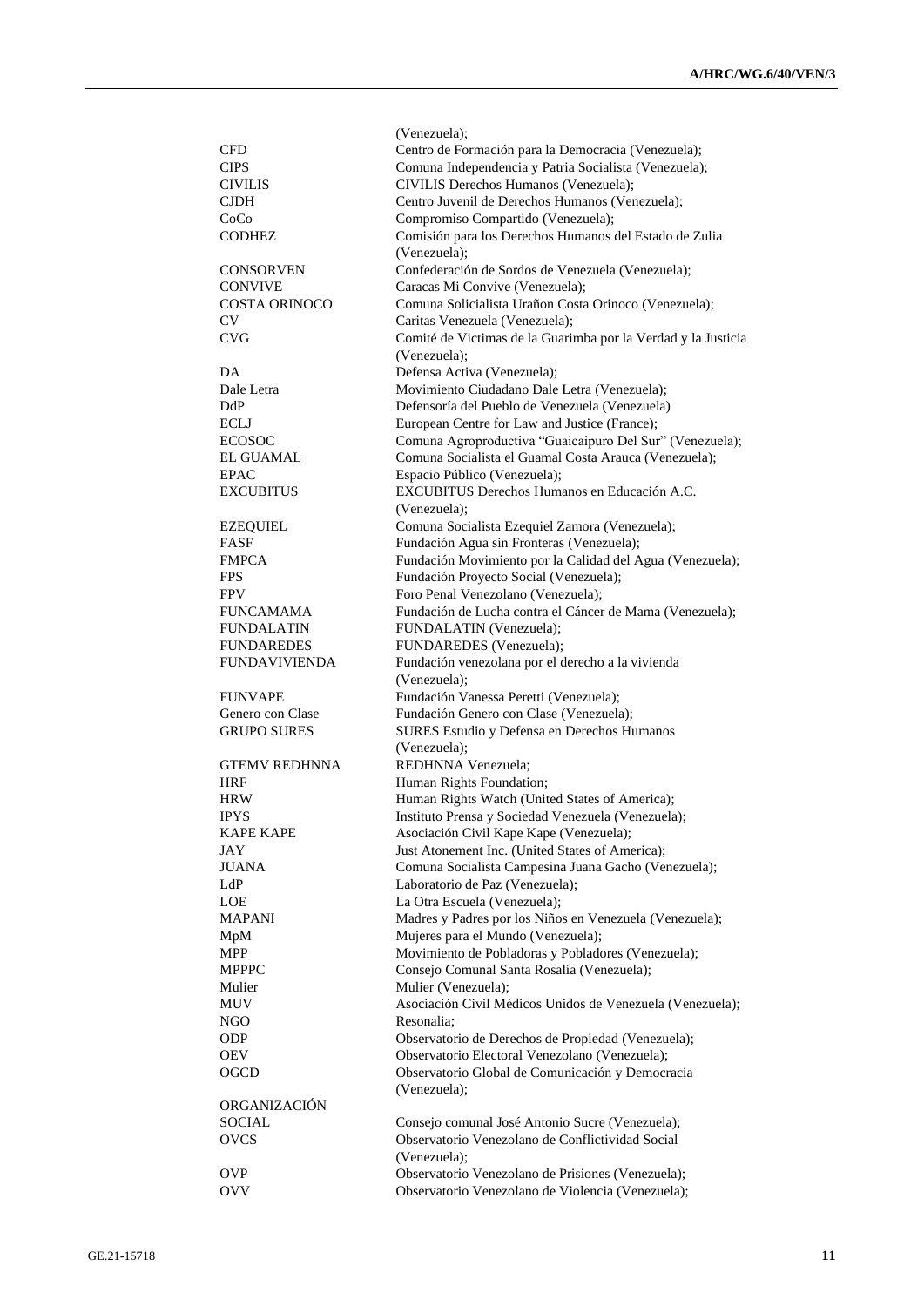| PO                                 | Padres Organizados (Venezuela);                                                                           |
|------------------------------------|-----------------------------------------------------------------------------------------------------------|
| PF2021                             | Prepara Familia (Venezuela);                                                                              |
| PROMEDEHUM                         | PROMEDEHUM (Venezuela);                                                                                   |
| <b>PROVEA</b>                      | Programa Venezolano de Educación-Acción en Derechos                                                       |
|                                    | Humanos (Venezuela);                                                                                      |
| <b>REC</b>                         | Red Electoral Ciudadana (Venezuela);                                                                      |
| REDHELARA                          | Catedra de Derechos Humanos de la Universidad Centroccidental Lisandro                                    |
|                                    | Alvarado (UCLA) (Venezuela);                                                                              |
| <b>ROAE</b>                        | Red de Observación Electoral de la Asociación Civil Asamblea de Educación                                 |
|                                    | (Venezuela);                                                                                              |
| <b>ROBERT</b>                      | Comuna socialista campesina Robert Serra (Venezuela);                                                     |
| SAR                                | Scholars at Risk (United States of America);                                                              |
|                                    |                                                                                                           |
| <b>SUNACOOPMRDA</b><br><b>UNAF</b> | Cooperativa las Colinas del Mirador (SUNACOOP) (Venezuela);<br>Unión Afirmativa de Venezuela (Venezuela); |
| <b>UPFPPCHLA</b>                   | Comuna Socialista Agroecológica de Yurubi (Venezuela);                                                    |
| <b>UPFPPCHLCA</b>                  |                                                                                                           |
|                                    | Unidad productiva familiar panaderia, pasteleria, charcuteria, luncheria y                                |
|                                    | cafetería "Amacilis" (Venezuela);                                                                         |
| <b>UVAL</b>                        | Una Ventana a la Libertad (Venezuela);                                                                    |
| <b>WPC</b>                         | World Peace Council (Grecia).                                                                             |
| Joint submissions:                 |                                                                                                           |
| JS <sub>1</sub>                    | Joint submission 1 submitted by: Acceso a la Justicia; CIVILIS (Venezuela);                               |
| JS <sub>2</sub>                    | Joint submission 2 submitted by: Acción Solidaria A.C; Codevida A.C                                       |
|                                    | (Venezuela);                                                                                              |
| JS3                                | Joint submission 3 submitted by: Fundación Agua sin Fronteras; Fundación                                  |
|                                    | Agua Clara (Venezuela);                                                                                   |
| JS4                                | Joint submission 4 submitted by: Centro de Derechos Humanos de la                                         |
|                                    | Universidad Católica Andrés Bello (CDH-UCAB); Centro de Investigación de                                  |
|                                    | la Comunicación de la UCAB (CIC-UCAB); Colegio Nacional de Periodistas                                    |
|                                    | (CNP); Comité por una Radiotelevisión de Servicio Público; Espacio Público;                               |
|                                    | Expresión Libre; Instituto de Investigaciones de la Comunicación de la UCV                                |
|                                    | (ININCO-UCV); Instituto Prensa y Sociedad Venezuela; Transparencia                                        |
|                                    | Venezuela; Un Mundo sin Mordaza. (Venezuela);                                                             |
| JS5                                | Joint submission 5 submitted by: Amigos Trasplantados de Venezuela                                        |
|                                    | (ATV); Coalición de Organizaciones por el Derecho a la Salud y la Vida                                    |
|                                    | (CODEVIDA) (Venezuela);                                                                                   |
| JS <sub>6</sub>                    | Joint submission 6 submitted by: Aula Abierta; Alianza Global De Jóvenes                                  |
|                                    | Políticos (AGlo Joven Venezuela); Alianza Nacional Todos Por La Educación                                 |
|                                    | (TXLE); Asociación Civil Asamblea de Educación (ACAE); Cátedra de                                         |
|                                    | Derechos Humanos de la Universidad Centroccidental "Lisandro Alvarado"                                    |
|                                    | (UCLA); Centro de Derechos Humanos de la Universidad Católica Andrés                                      |
|                                    | Bello (CDH-UCAB); Centro de Derechos Humanos de la Universidad                                            |
|                                    | Metropolitana (CDH-UNIMET); Centro Para La Paz y Los Derechos                                             |
|                                    | Humanos de la Universidad Central de Venezuela (CPDHUCV); Comisión de                                     |
|                                    | Derechos Humanos de la Facultad de Ciencias Jurídicas y Políticas de La                                   |
|                                    | Universidad del Zulia (LUZ); Excubitus Derechos Humanos en Educación;                                     |
|                                    | Federación de Centros Universitarios (FCU) de la Universidad de Los Andes                                 |
|                                    | (FCU-ULA); FCU de la Universidad Nacional Experimental del Táchira                                        |
|                                    | (FCU-UNET); FCU de la Universidad Yacambú (FCU-UNY); Federación de                                        |
|                                    | Estudiantes de Derecho de Venezuela (FEDEVE); Federación Nacional de                                      |
|                                    | Estudiantes de Derecho (FENEDE); Federación Nacional de Sociedades de                                     |
|                                    | Padres y Representantes (FENASOPADRES); Federación Venezolana de                                          |
|                                    | Estudiantes de Administración y Contaduría (FEVEAC); Federación                                           |
|                                    | Venezolana de Estudiantes de Ciencias Políticas (FEVECIPOL); Federación                                   |
|                                    | Venezolana de Estudiantes de Medicina (FEVEMED); Frente Estudiantil                                       |
|                                    | Nacional de Acción Democrática (FENAD); Gritemos Con Brío (GcB);                                          |
|                                    | Observatorio de Derechos Humanos de la ULA (ODH-ULA) (Venezuela);                                         |
| JS7                                | Joint submission 7 submitted by: Alianza de Organizaciones de Derechos                                    |
|                                    | Humanos del Estado de Anzoátegui: Defensa Activa; Fundación Prodefensa a                                  |
|                                    | la Niñez y a la Educación FUNDAPEN; Democracia Emprendedora DEME;                                         |
|                                    | Vigilancia Integral del Derecho a la Salud A.C VIDAS (Venezuela);                                         |
| JS8                                | Joint submission 8 submitted by: Civilis Derechos Humanos; Laboratorio de                                 |
|                                    | Paz; Provea; Gobiernatec; Funcamama; Promedehum; StopVIH;                                                 |
|                                    | DefensActiva; Centro de Formación para la Democracia; Redhanz;                                            |
|                                    | Fundapden; Fundación Agua Sin Fronteras; Cadef; 100% Estrogeno; Agencia                                   |
|                                    | Cojedeña de Investigación; Codhez; Médicos Unidos de Venezuela Capítulo                                   |
|                                    | Carabobo; Comisión Nacional de Derechos Humanos de la Federación de                                       |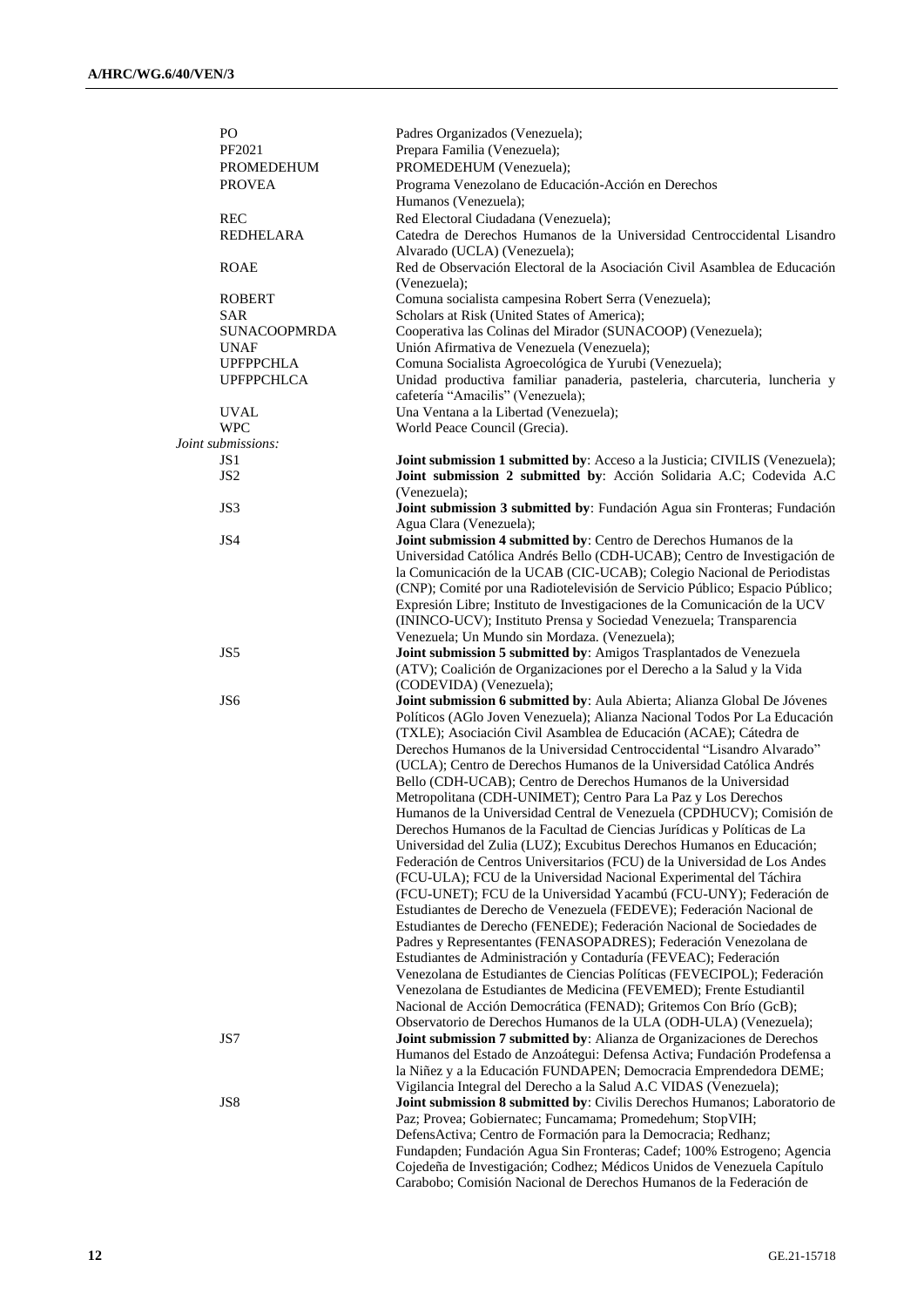|             | Colegios de Abogados de Venezuela del estado Apure; Comisión Nacional de<br>Derechos Humanos de la Federación de Colegios de Abogados de Venezuela |
|-------------|----------------------------------------------------------------------------------------------------------------------------------------------------|
|             | del estado Táchira; Comisión Nacional de Derechos Humanos de la                                                                                    |
|             | Federación de Colegios de Abogados de Venezuela del estado Lara; Amigos                                                                            |
|             | Trasplantados de Venezuela; Unión Vecinal para la Participación Ciudadana;                                                                         |
|             | Asociación Venezolana para la Hemofilia; Defiende Venezuela; Observatorio                                                                          |
|             | de Derechos Humanos de la Universidad de Los Andes; EPIKEIA Derechos                                                                               |
|             | Humanos; Cátedra de la Paz y Derechos Humanos Mons. Oscar A. Romero                                                                                |
|             | (Universidad de Los Andes); Vicaría de Derechos Humanos de la                                                                                      |
|             | Arquidiócesis de Barquisimeto; Red de Derechos Humanos del Estado Lara;                                                                            |
|             | Fundación de derechos humanos de los llanos - Fundehullan; Centro de                                                                               |
|             | Animación Juvenil; Codehciu; Fundación Mavid Carabobo; Fundimma;<br>FUNDA-PDEN; FUNDAVA; Mulier; Monitor Social A.C; AVH Nueva                     |
|             | Esparta; ORPANAC (Venezuela);                                                                                                                      |
| JS9         | Joint submission 9 submitted by: A.C, Asamblea de Educación; A.C. Padres                                                                           |
|             | Organizados de Venezuela; Federación Nacional de Sociedades de Padres y                                                                            |
| <b>JS10</b> | Representantes de Venezuela (Venezuela);<br>Joint submission 10 submitted by: Prepara Familia; Caleidoscopio Humano                                |
|             | (Venezuela);                                                                                                                                       |
| JS11        | Joint submission 11 submitted by: Programa Venezolano de Educación-                                                                                |
|             | Acción en Derechos Humanos; Caleidoscopio Humano (Venezuela);                                                                                      |
| <b>JS12</b> | Joint submission 12 submitted by: Centro de Investigación Social,                                                                                  |
|             | Formación y Estudios de la Mujer (CISFEM); Observatorio Venezolano de                                                                              |
|             | los DDHH de las Mujeres (OVDHM); Asociación Cauce (CAUCE); Voces                                                                                   |
|             | Vitales Venezuela (VVV); Asociación de Mujeres por el Bienestar y                                                                                  |
|             | Asistencia Recíproca (AMBAR); Federación Venezolana de Abogadas                                                                                    |
|             | (FEVA) (Venezuela);                                                                                                                                |
| <b>JS13</b> | Joint submission 13 submitted by: Centro de Derechos Humanos de la                                                                                 |
|             | Universidad Metropolitana; Centro de Derechos Humanos de la Universidad                                                                            |
|             | Católica Andrés Bello; EXCUBITUS A.C. (Venezuela);                                                                                                 |
| <b>JS14</b> | Joint submission 14 submitted by: Centro Comunitario de Aprendizaje                                                                                |
|             | (CECODAP); Red por los Derechos Humanos de los Niños, Niñas y                                                                                      |
|             | Adolescentes (REDHNNA) (Venezuela);                                                                                                                |
| JS15        | Joint submission 15 submitted by: Centro de Estudios para la Discapacidad                                                                          |
|             | -Universidad Monteavila; Fundación Vanessa Peretti (Venezuela);                                                                                    |
| JS16        | Joint submission 16 submitted by: Red de Activistas Ciudadanos por los                                                                             |
|             | Derechos Humanos (REDAC); Centro de Justicia y Paz (CEPAZ); Centre for<br>Civil and Political Rights (CCPR) (Venezuela);                           |
| <b>JS17</b> | Joint submission 17 submitted by: Aula Abierta; Federación de                                                                                      |
|             | Asociaciones de Profesores Universitarios de Venezuela (FAPUV);                                                                                    |
|             | Asociación de Profesores de la Universidad Central de Venezuela (APUCV);                                                                           |
|             | Asociación de Profesores de la Universidad del Zulia (APUZ); Asociación de                                                                         |
|             | Profesores de la Universidad de Carabobo (APUC); Asociación de Profesores                                                                          |
|             | de la Universidad de Los Andes (APULA); Asociación de Profesores de la                                                                             |
|             | Universidad Nacional Experimental del Táchira (APUNET); Asociación de                                                                              |
|             | Profesores de la Universidad Centroccidental "Lisandro Alvarado"                                                                                   |
|             | (APUCLA); Asociación de Profesores de la Universidad Nacional                                                                                      |
|             | Experimental Francisco de Miranda (APUNEFM); Asociación de Profesores                                                                              |
|             | de la Universidad Nacional Experimental de los Llanos Occidentales Ezequiel                                                                        |
|             | Zamora (APUNELLEZ); Asociación de Profesores de la Universidad                                                                                     |
|             | Nacional Experimental Politécnica Antonio José de Sucre (UNEXPO);                                                                                  |
|             | Asociación de Profesores de la Universidad Simón Bolívar (APUSB);                                                                                  |
|             | Asociación de Profesores de la Universidad Nacional Experimental Sur del                                                                           |
|             | Lago (APUNESUR); Asociación de Profesores de la Universidad Nacional                                                                               |
|             | Experimental Simón Rodríguez (APUNESR); Asociación de Profesores de la<br>Universidad Nacional Experimental de los Llanos Rómulo Gallegos          |
|             | (APUNELLARG) Asociación de Profesores de la Universidad Naciona                                                                                    |
|             | Experimental "Rafael Marial Baralt" (APUNERMB); Asociación de                                                                                      |
|             | Profesores de la Universidad de Oriente (APUDO); Asociación de Profesores                                                                          |
|             | de la Universidad Pedagógica Experimental Libertador (APROUPEL);                                                                                   |
|             | Asociación de Profesores de la Universidad Experimental de Guayana                                                                                 |
|             | (APUNEG); Asociación de Profesores de la Universidad Nacional Abierta                                                                              |
|             | (APAUNA); El Consejo Nacional de Profesores Universitarios                                                                                         |
|             | Jubilados y Pensionados de Venezuela (CONAPUJUPEV); Federación de                                                                                  |
|             | Centros Universitarios de la Universidad Centroccidental "Lisandro                                                                                 |
|             | Alvarado" (FCU-UCLA); Federación de Centros Universitarios de la                                                                                   |
|             | Universidad Yacambú (FCU-UNY); Federación de Centros Universitarios de                                                                             |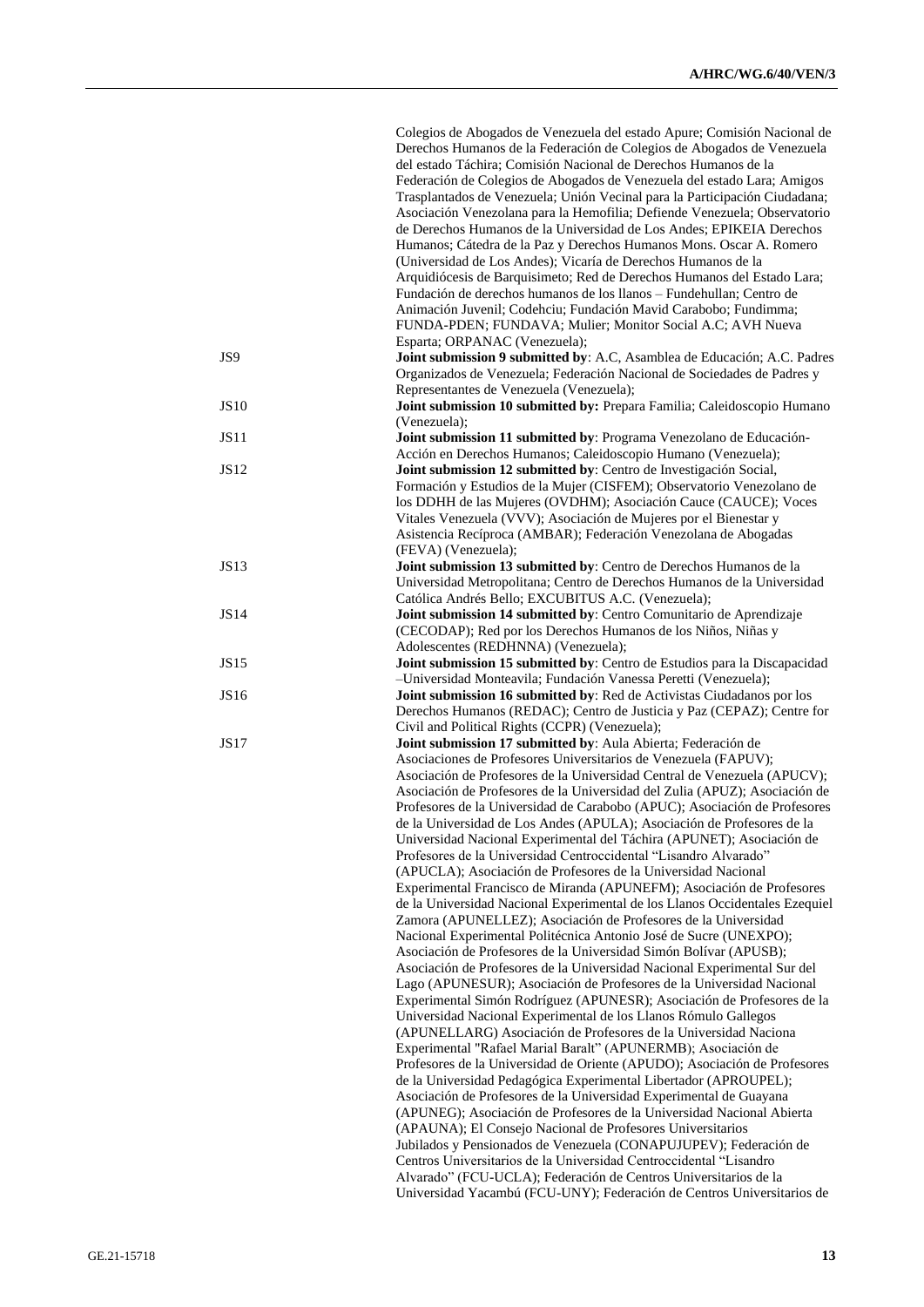|             | la Universidad de Los Andes (FCU-ULA); Federación de Centros                                                                                           |
|-------------|--------------------------------------------------------------------------------------------------------------------------------------------------------|
|             | Universitarios de la Universidad Central de Venezuela (FCU                                                                                             |
|             | UCV); Federación de Centros Universitarios de la Universidad Naciona                                                                                   |
|             | Experimental del Táchira (FCU-UNET), Federación de Centros Universitarios<br>de la Universidad de Carabobo (FCU-UC) y; Movimiento Estudiantil          |
|             | PROudistas. (Venezuela);                                                                                                                               |
| <b>JS18</b> | Joint submission 18 submitted by: Clima21- Ambiente y Derechos                                                                                         |
|             | Humanos; Todos por el Futuro (Venezuela);                                                                                                              |
| <b>JS19</b> | Joint submission 19 submitted by: FundaRedes; Proyecto 860; Gritemos con                                                                               |
|             | Brío; FundaSidarta; FundaHemofialia; Fundación Renal del Táchira;                                                                                      |
|             | Observatorio de Género de Proyecto 860 (Venezuela);                                                                                                    |
| <b>JS20</b> | Joint submission 20 submitted by: Centro de Animación Juvenil;<br>Observatorio de Violencia-Trujillo; Centro de Acción y Formación                     |
|             | Especializada en Derechos Humanos (CAFÉ DDHH) (Venezuela);                                                                                             |
| JS21        | Joint submission 21 submitted by: Coalición de Organizaciones por el                                                                                   |
|             | Derecho a la Salud y la Vida (Codevida), conformada por Acción Solidaria                                                                               |
|             | (Acsol), Amigos Trasplantados de Venezuela (ATV), Asociación Venezolana                                                                                |
|             | de Hemofilia (AVH), la Fundación que Lucha Contra el Cáncer de Mama                                                                                    |
|             | (Funcamama) y Prepara Familia (Venezuela);                                                                                                             |
| <b>JS22</b> | Joint submission 22 submitted by: Confederación de Sordos de Venezuela<br>(CONSORVEN); Centros de Estudios para la Discapacidad (CEDISC)               |
|             | (Venezuela);                                                                                                                                           |
| JS23        | Joint submission 23 submitted by: Acceso a la justicia; Acción Solidaria;                                                                              |
|             | Observatorio de DDHH de la Universidad de los Andes; Centro de Justicia y                                                                              |
|             | Paz (Cepaz); Dale Letra; Hearts on Venezuela; Codhez; Voto joven; Civilis                                                                              |
|             | derechos humanos; Centro de Derechos Humanos de la Universidad                                                                                         |
|             | Metropolitana (CDH-UNIMET); Observatorio Global de Comunicación y                                                                                      |
|             | Democracia; Caleidoscopio Humano; Sinergia; Provea; Funcamama;                                                                                         |
|             | Gobiernatec; FundaRedes; Laboratorio de Paz; Excubitus DDHH; Prepara<br>familia; Unión Afirmativa; Aula Abierta; Centro de Derechos Humanos de la      |
|             | Universidad Católica Andrés Bello (CDH-UCAB) (Venezuela);                                                                                              |
| <b>JS24</b> | Joint submission 24 submitted by: Federación Internacional de Derechos                                                                                 |
|             | Humanos (FIDH); Programa Venezolano de Educación-Acción en Derechos                                                                                    |
|             | Humanos (PROVEA) (Venezuela);                                                                                                                          |
| <b>JS25</b> | Joint submission 25 submitted by: Centro de Derechos Humanos de la                                                                                     |
|             | Universidad Metropolitana (CDH-Unimet), Unión Afirmativa, Transparencia                                                                                |
|             | Venezuela, Centro de Justicia y Paz (Cepaz), Centro de Derechos Humanos de<br>la Universidad Católica Andrés Bello, la Red por los Derechos Humanos de |
|             | los Niños, Niñas y Adolescentes (REDHNNA), el Instituto de Investigaciones                                                                             |
|             | Jurídicas de la Universidad Católica Andrés Bello (IIJ-UCAB) y                                                                                         |
|             | Caleidoscopio Humano, parte del Grupo de Trabajo de Esclavitud Moderna en                                                                              |
|             | Venezuela (GTEMV) (Venezuela);                                                                                                                         |
| <b>JS26</b> | Joint submission 26 submitted by: Provea - Programa Venezolano de                                                                                      |
|             | Educación Acción en Derechos Humanos; Codevida – Coalición de                                                                                          |
|             | Organizaciones por el Derecho a la Salud y la Vida; Acción Solidaria; Amigos<br>Trasplantados de Venezuela (ATV); Funcamama - Fundación de Lucha       |
|             | contra el Cáncer; Asociación Venezolana para la Hemofilia (AVH); Senos                                                                                 |
|             | Ayuda AC; Prepara Familia; ConviteAC; Acoana; OVS - Observatorio                                                                                       |
|             | Venezolano de la Salud; MUV - Médicos Unidos de Venezuela Laboratorio                                                                                  |
|             | de Paz (Venezuela);                                                                                                                                    |
|             |                                                                                                                                                        |
| <b>JS27</b> | Joint submission 27 submitted by: Red por los Derechos Humanos de los                                                                                  |
|             | Niños, Niñas y Adolescentes (REDHNNA); Centro de Educación y                                                                                           |
|             | Capacitación para la Vida (CECAVID) (Venezuela);                                                                                                       |
| <b>JS28</b> | Joint submission 28 submitted by: SINERGIA- Red venezolana de                                                                                          |
|             | organizaciones de la sociedad civil; CIVILIS Derechos Humanos<br>(Venezuela);                                                                          |
| <b>JS29</b> | Joint submission 29 submitted by: Fundación para la Prevención de la                                                                                   |
|             | Violencia Contra las Mujeres (FUNDAMUJER); Centro de Justicia y Paz                                                                                    |
|             | (CEPAZ); Red Naranja; Centre for Civil and Political Rights (CCPR); Red de                                                                             |
|             | Activistas Ciudadanos para los Derechos Humanos (REDAC) (Venezuela);                                                                                   |
| <b>JS30</b> | Joint submission 30 submitted by: Access Now; Espacio Público;                                                                                         |
|             | Venezuela Inteligente (Venezuela);                                                                                                                     |
| <b>JS31</b> | Joint submission 31 submitted by: CIVICUS: World Alliance for Citizen                                                                                  |
|             | Participation; Latin American and Caribbean Network for Democracy<br>(REDLAC); Espacio Público (South Africa);                                         |
| JS32        | Joint submission 32 submitted by: Cultural Survival; American Indian Law<br>Clinic of the University of Colorado (United States of America);           |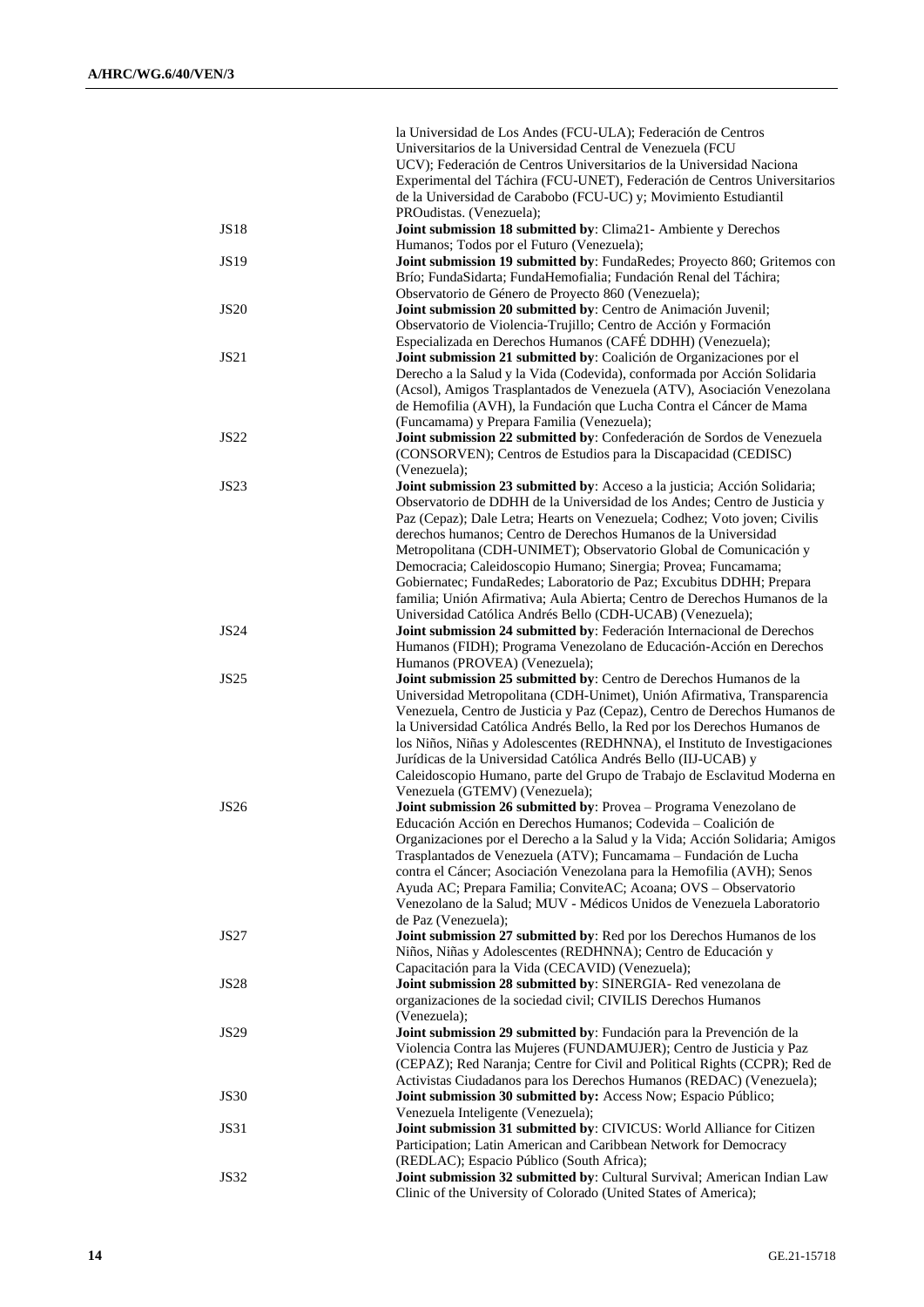| <b>JS33</b> | Joint submission 33 submitted by: Law Society of England and Wales;                                                                        |
|-------------|--------------------------------------------------------------------------------------------------------------------------------------------|
|             | Centro de Justicia y Paz (CEPAZ); Acceso a la Justicia (United Kingdom of                                                                  |
| <b>JS34</b> | Great Britain and Northern Ireland);<br>Joint submission 34 submitted by: The Women's International Democratic                             |
|             | Federation (WIDF); Participación Activa y Social por los Derechos de la                                                                    |
|             | Mujer y la Paz (PAS); Red de Mujeres de Vargas (RMV) (El Salvador);                                                                        |
| JS35        | Joint submission 35 submitted by: Acceso a la Justicia, Acción Solidaria,                                                                  |
|             | Centro de Derechos Humanos Universidad Católica Andrés Bello (CDH-                                                                         |
|             | UCAB), Centro de Derechos Humanos Universidad Metropolitana (CDH-                                                                          |
|             | UNIMET), Centro de Justicia y Paz (Cepaz), Civilis Derechos Humanos,                                                                       |
|             | PROVEA: Programa Venezolano de Educación Acción en Derechos                                                                                |
|             | Humanos (Venezuela), CONVITE, Laboratorio de paz, y Prepara familia;                                                                       |
| <b>JS36</b> | Joint submission 36 submitted by: Observatorio de Derechos Humanos de la                                                                   |
|             | Universidad de Los Andes (ODHULA), Defiende Venezuela; Fundación para                                                                      |
|             | el Depido Proceso (DPLF) y EPIKEIA Derechos Humanos;                                                                                       |
| JS37        | Joint submission 37 submitted by: EPIKEIA Derechos Humanos;                                                                                |
|             | Observatorio de Derechos Humanos de la Universidad de Los Andes                                                                            |
|             | (ODHULA); Centro de Derechos Humanos de la Universidad Central de<br>Venezuela (CDHUCV); Comisión de Derechos Humanos de la Facultad de    |
|             | Ciencias Jurídicas y Políticas de la Universidad del Zulia, Aula Abierta, y El                                                             |
|             | Pitazo;                                                                                                                                    |
| <b>JS38</b> | Joint submission 38 submitted by: Foro venezolano por el Derecho a la                                                                      |
|             | Educación (FOVEDE); Campaña Latinoamericana por el Derecho a la                                                                            |
|             | Educación (CLADE); Centro internacional de Investigación Otras Voces en                                                                    |
|             | Educación (CII-OVE); Red Global/Glocal por la Calidad Educativa; y                                                                         |
|             | Movimiento Magisterial de Base - Venezuela;                                                                                                |
| JS39        | Joint submission 39 submitted by: Alianza con Ellas, Centro para la Justicia                                                               |
|             | y Paz (CEPAZ), Fundación de Lucha Contra el Cáncer de Mama                                                                                 |
|             | (Funcamama), Prepara Familia, Uniandes Acción Popular, Unión Afirmativa                                                                    |
|             | de Venezuela, y Acción Solidaria;                                                                                                          |
| <b>JS40</b> | Joint submission 40 submitted by: Grupo de Trabajo sobre Asuntos<br>Indígenas (GTAI) y Grupo de Trabajo Socioambiental de la Amazonía      |
|             | Wataniba;                                                                                                                                  |
| <b>JS41</b> | Joint submission 41 submitted by: International Council of AIDS Service                                                                    |
|             | Organisations (ICASO), Acción Ciudadana Contra el Sida (ACCSI), Red                                                                        |
|             | Venezolana de Gente Positiva (RVG+);                                                                                                       |
| JS42        | Joint submission 42 submitted by: IIMA - Istituto Internazionale Maria                                                                     |
|             | Ausiliatrice, VIDES International - International Volunteerism Organization                                                                |
|             | for Women, Education, Development, Oficina de Derechos Humans del                                                                          |
|             | Vicariato Apostolico de Puerto Ayacuco-Amazonas, Venezuela;                                                                                |
| <b>JS43</b> | Joint submission 43 submitted by: Lawyers for Lawyers (L4L)                                                                                |
|             | (Netherlands) and International Bar Association's Human Rights Institute                                                                   |
| <b>JS44</b> | (IBAHRI) (United Kingdom).<br>Joint submission 44 submitted by: Laboratorio de Paz and Programa                                            |
|             | Venezolano de Educación Acción en Derechos Humanos Provea;                                                                                 |
| JS45        | Joint submission 45 submitted by: Fundación Vida Jurídica; Casa de la                                                                      |
|             | Mujer "Juana Ramírez La Aventadora" and Red Naranja;                                                                                       |
| JS46        | Joint submission 46 submitted by: Asociación Civil Mujeres para el Mundo                                                                   |
|             | (Venezuela) y Red Naranja;                                                                                                                 |
| <b>JS47</b> | Joint submission 47 submitted by: Observatorio de Derechos Humanos de la                                                                   |
|             | Universidad de Los Andes (ODHULA) (Venezuela); Centro de Derechos                                                                          |
|             | Humanos de la Universidad Central de Venezuela (CDHUCV) (Venezuela);                                                                       |
|             | Comisión de Derechos Humanos de la Facultad de Ciencias Jurídicas y                                                                        |
|             | Políticas de la Universidad del Zulia (Venezuela), Centro de Derechos                                                                      |
|             | Humanos de la Universidad Católica Andrés Bello (CDHUCAB) (Venezuela);<br>Centro de Derechos Humanos de la Universidad Metropolitana (CDH- |
|             | UNIMET) (Venezuela), Académicos contra la pobreza (ASAP) Capítulo                                                                          |
|             | Venezuela; Aula Abierta, y EPIKEIA Derechos Humanos;                                                                                       |
| JS48        | Joint submission 48 submitted by: Red Electoral Ciudadana, Centro de                                                                       |
|             | Justicia y Paz (Cepaz) (Venezuela) and Observatorio Global de Comunicación                                                                 |
|             | y Democracia (OGCD);                                                                                                                       |
| JS49        | Joint submission 49 submitted by: PROMEDEHUM, Fundación Primeros                                                                           |
|             | Auxilios Ulandinos (PAULA) and Civilis Derechos Humanos;                                                                                   |
| <b>JS50</b> | Joint submission 50 submitted by: Red Electoral Ciudadana, Red Electoral                                                                   |
|             | Ciudadana (REC), Centro de Justicia y Paz (Cepaz) (Venezuela),                                                                             |
|             | Observatorio Global de Comunicación y Democracia (OGCD) and Voto                                                                           |
|             | Joven (Venezuela);                                                                                                                         |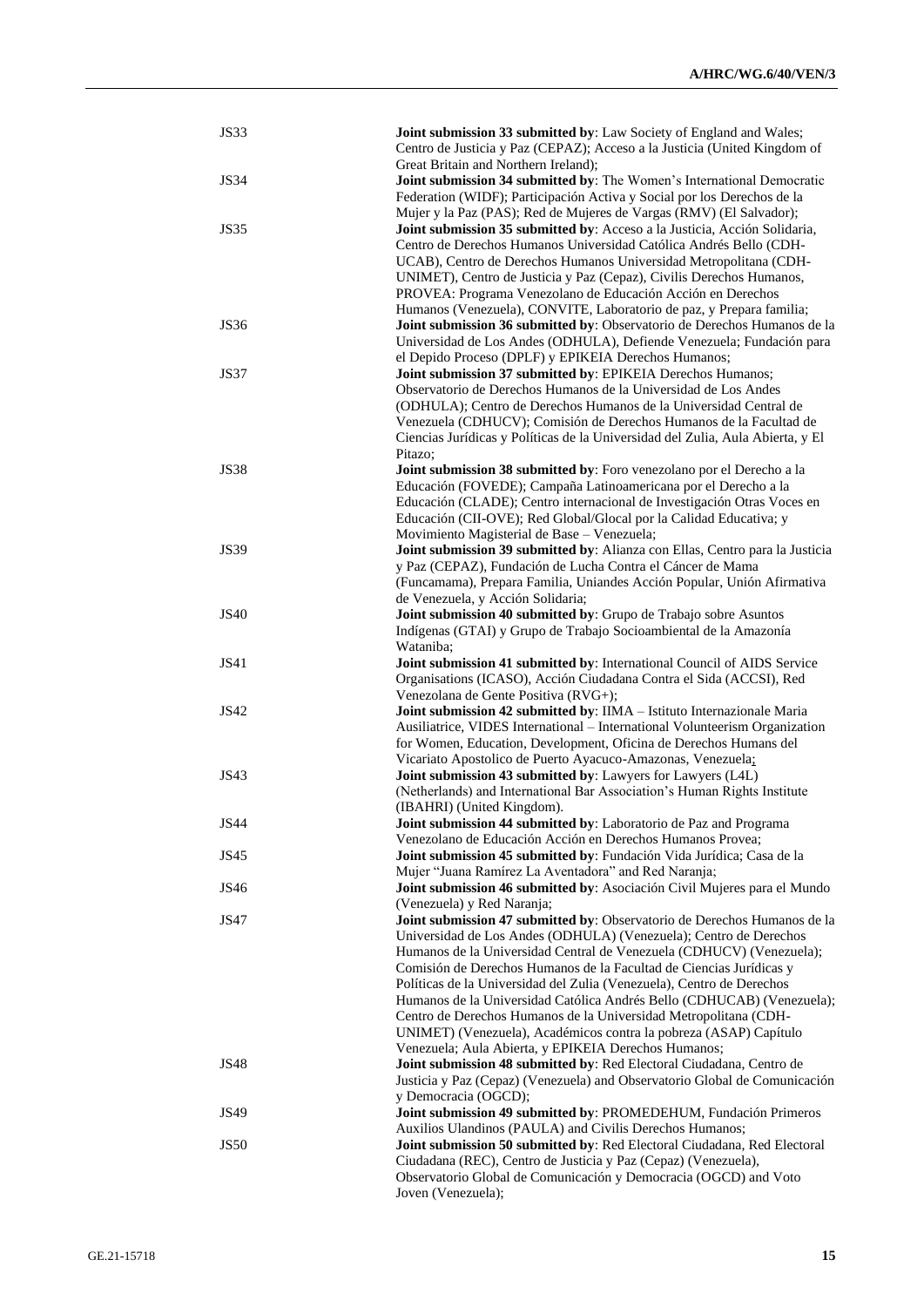| JS51        | Joint submission 51 submitted by: CECODAP and REDHNNA;                        |
|-------------|-------------------------------------------------------------------------------|
| <b>JS52</b> | Joint submission 52 submitted by: DefensActiva and Defensa en Acción;         |
| <b>JS53</b> | Joint submission 53 submitted by: Union Afirmativa; Red Naranja               |
|             | (Venezuela);                                                                  |
| <b>JS54</b> | Joint submission 54 submitted by: Caleidoscopio Humano; Red Naranja           |
|             | (Venezuela);                                                                  |
| <b>JS55</b> | Joint submission 55 submitted by: Consejo Nacional de la Sexo Diversidad;     |
|             | Movimiento Sexo Diverso LGBTIQ+ (Venezuela);                                  |
| <b>JS56</b> | Joint submission 56 submitted by: Mujeres sin Fronteras; Red Naranja          |
|             | (Venezuela);                                                                  |
| <b>JS57</b> | Joint submission 57 submitted by: Aula Abierta; Comisión para los             |
|             | Derechos Humanos del Estado Zulia (CODHEZ); Observatorio de Derechos          |
|             | Humanos de la Universidad de los Andes; Comisión de Derechos Humanos de       |
|             | la Facultad de Ciencias Jurídicas y Políticas de la Universidad del Zulia     |
|             | (Venezuela);                                                                  |
| <b>JS58</b> | Joint submission 58 submitted by: MonitorDescaVe; A.C. Consorcio              |
|             | Desarrollo y Justicia; Gritemos con Brío; A.C. EmpoderaME (Venezuela);        |
| <b>JS59</b> | Joint submission 59 submitted by: Defiende Venezuela (DV); Un Mundo           |
|             | Sin Mordaza (UMSM) (Venezuela);                                               |
| <b>JS60</b> | Joint submission 60 submitted by: CONVITE-LARA; Comité de DDHH                |
|             | para la Defensa de Pensionados, Jubilados, Adultos Mayores y Personas con     |
|             | Discapacidad (Venezuela);                                                     |
| <b>JS61</b> | Joint submission 61 submitted by: Fundacion de Derechos Humanos de los        |
|             |                                                                               |
|             | llanos (FUNDEHULLAN); Red Justicia y Libertad; Observatorio de Derechos       |
|             | Humanos de los Llanos (Venezuela);                                            |
| JS62        | Joint submission 62 submitted by: HumVenezuela, A.C. Médicos Unidos de        |
|             | Venezuela, Acceso a la Justicia, Acción Solidaria, Agua sin fronteras, Amigos |
|             | Trasplantados de Venezuela, Campo ONG, Capítulo Carabobo de Médicos           |
|             | Unidos de Venezuela, Casa del Nuevo Pueblo, Cátedra de Derechos Humanos       |
|             | de la UCLA, Civilis Derechos Humanos, Clima21 - Ambiente y Derechos           |
|             | Humanos, Coalición de Organizaciones por el Derecho a la Salud y la Vida -    |
|             | Codevida, Convite AC, Defensa Activa, Defiende Venezuela, Centro de           |
|             | Animación Juvenil (CAJ), Centro de Derechos Humanos de la Universidad         |
|             | Católica Andrés Bello (CDH-UCAB), Centro de Derechos Humanos de la            |
|             | Universidad Metropolitana (CDH-Unimet), Centro para la Paz – Cepaz,           |
|             | Observatorio Venezolano de la Salud (OVS), Excubitus DHE, Fuerza              |
|             | Ecológica Calabozo (Fecolca), Fundación Aguaclara, Fundación de Lucha         |
|             | Contra el Cáncer de Mama (Funcamama), Fundación Mavid Carabobo, Grupo         |
|             | Interdisciplinario para el abordaje de la Emergencia Humanitaria Compleja en  |
|             | Agua (GIEHC Agua), Comisión para los Derechos Humanos del estado Zulia        |
|             | - Codhez, Comisión para los Derechos Humanos y la Ciudadanía - Codehciu,      |
|             | Confederación de Sordos de Venezuela - Consorven, Fundación para la           |
|             | Alimentación y Nutrición "José María Bengoa" - Fundación Bengoa,              |
|             | Laboratorio de Paz, Madres y Padres por los Niños en Venezuela (Mapani),      |
|             | Movimiento Ciudadano Dale Letra, Mulier, Oficina de DDHH del Vicariato        |
|             | Apostólico de Puerto Ayacucho, Padres Organizados de Venezuela, Prepara       |
|             | Familia, Programa Venezolano de Educación-Acción en Derechos Humanos          |
|             | (Provea), Promedehum, Redhlara, Sinergia, StopVIH, Unión Afirmativa,          |
|             | Unión Vecinal para la Participación Ciudadana (Venezuela);                    |
| JS63        | Joint submission 63 submitted by: Convite Asociación Civil • Mullier          |
|             | Asociación Civil · Comité de DDHH para la Defensa de Pensionados,             |
|             | Jubilados, Adultos Mayores y Personas con Discapacidad · Promedehum ·         |
|             | Defensa en Acción · Defensa Activa · Sinergia Asociación Civil · Programa     |
|             | Venezolano Educación Acción en Derechos Humanos PROVEA .                      |
|             | Oportunidad AC · Confederación Sordos de Venezuela CONSORVEN ·                |
|             | Fundación Váyalo · Consorcio Desarrollo y Justicia · Asociación Gremial de    |
|             | Pensionados y Jubilados en la República Bolivariana de Venezuela Residentes   |
|             | en Chile PENSIVECH A.G. · Asociación Civil Venezolanos Pensionados y          |
|             | Jubilados en Ecuador ACVEPJ · Asociación de Pensionados y Jubilados           |
|             | Venezolanos en EEUU APJV-EEUU · Asociación de Pensionados y Jubilados         |
|             | de Venezuela en USA ASOPEJUVE-USA · Asociación de Pensionados de              |
|             | Venezuela en Canarias – España ASOPEVEC • Asociación de Pensionados y         |
|             | Jubilados de Venezuela en la comunidad de Madrid - España                     |
|             | ASOPEVEJUCMA · Asociación Pensionados Italo-Venezolanos Residentes            |
|             |                                                                               |
|             | en Italia APEVEREIT · Asociación de Pensionados y/o Jubilados de la           |
|             | República Bolivariana de Venezuela Residenciados en la República de           |
|             | Panamá APEJUVE · Asociación de Pensionados y Jubilados de Venezuela en        |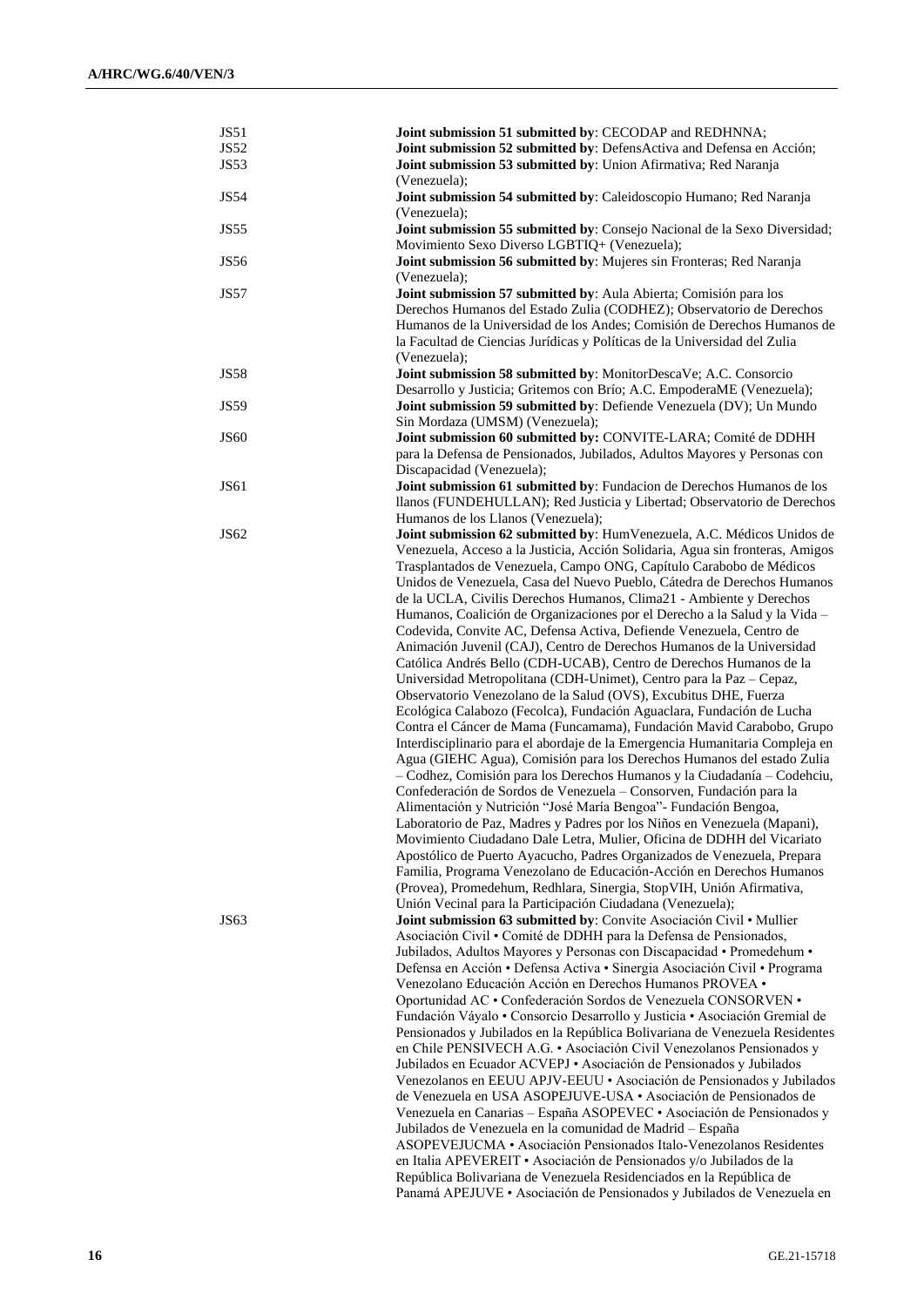|             | Portugal ASOVENPENPORT • Asociación de Pensionados y Jubilados                                                                                      |
|-------------|-----------------------------------------------------------------------------------------------------------------------------------------------------|
|             | Venezolanos en Uruguay APEJUVENUR (Venezuela);                                                                                                      |
| <b>JS64</b> | Joint submission 64 submitted by: Acceso a la justicia, Acción solidaria,                                                                           |
|             | Aula Abierta, Cepaz, Centro de derechos humanos de la Universidad                                                                                   |
|             | Metropolitana (CDH-UNIMET), Civilis ddhh, Codhez, Dale letra, Excubitus                                                                             |
|             | ddhh, Funcamama, Observatorio de derechos humanos de la Universidad de                                                                              |
|             | los Andes, Observatorio Global de Comunicación y Democracia, Prepara                                                                                |
|             | familia, Provea, Sinergia, Unión Afirmativa, CCPR (Venezuela);                                                                                      |
| <b>JS65</b> | Joint submission 65 submitted by: Confederación de Sordos de Venezuela                                                                              |
|             | (CONSORVEN) and Fundación Vanessa Peretti (FUNVAPE),                                                                                                |
| <b>JS66</b> | Joint submission 66 submitted by: Centro Gumilla and Programa                                                                                       |
|             | Venezolano de Educación-Acción en Derechos Humanos (Provea);                                                                                        |
| JS67        | Joint submission 67 submitted by: Organization for Defending Victims of                                                                             |
| <b>JS68</b> | Violence (ODVV) and FUNDALATIN;<br>Joint submission 68 submitted by: Comité de Familiares de las Victimas de                                        |
|             | los Sucesos de Febrero y Marzo (COFAVIC), Organización Mundial contra la                                                                            |
|             | Tortura (OMCT) and Centro por la Justicia y el Derecho Internacional                                                                                |
|             | (CEJIL);                                                                                                                                            |
| <b>JS69</b> | Joint submission 69 submitted by: Panamerican and Caribbean Union for                                                                               |
|             | Human Rights (USA), Asociación de Empresarios e Industriales Sin Fronteras                                                                          |
|             | (Colombia) Asociación de Venezolanos en Paraguay, ASOVEN Chile,                                                                                     |
|             | BANHO BO IDADANIA DO RECIFE, Caribbean kids and family therapy                                                                                      |
|             | Organization, Gerluga de Colombia, Unión Venezolana en Perú, VENEX                                                                                  |
|             | Bonaire, VENEX Curazao, and VeniAruba Solidaria;                                                                                                    |
| <b>JS70</b> | Joint submission 70 submitted by: Fundación de Lucha Contra el Cáncer de                                                                            |
|             | Mama (FUNCAMAMA); Fundación Manos Amigas por la Vida - Fundación                                                                                    |
|             | Mavid, Asociación Civil Casa del Nuevo Pueblo, A.C. Padres Organizados de                                                                           |
|             | Venezuela, Asociación Civil Médicos Unidos de Venezuela (MUV) Capitulo                                                                              |
|             | Carabobo, Amigos Trasplantados de Venezuela, Colegio de Enfermeras (os)                                                                             |
|             | de Carabobo, Sindicato de Educadores Regionales (S.E.R) CARABOBO,                                                                                   |
|             | Sindicato Venezolano de Maestros de Carabobo (SINVEMACA), Voces Q'                                                                                  |
|             | Suman, and La Fundación MOVIMIENTO POR LA CALIDAD DEL AGUA;                                                                                         |
| <b>JS71</b> | Joint submission 71 submitted by: Red de Derechos Humanos del estado                                                                                |
|             | Lara (REDHELARA), Médicos Unidos de Venezuela, Capítulo Lara,                                                                                       |
|             | Fundación Vida Renal Contigo, and Fundación SOS Renales;                                                                                            |
| <b>JS72</b> | Joint submission 72 submitted by: Red por los Derechos Humanos de                                                                                   |
|             | Niños, niñas y Adloescentes (REDHNNA), Centro de Educación y                                                                                        |
|             | Capacitación para la Vida (CECAVID) and Instituto de Investigaciones                                                                                |
|             | Jurídicas de la UCAB (Venezuela);                                                                                                                   |
| <b>JS73</b> | Joint submission 73 submitted by: Fundación Reflejos de Venezuela and                                                                               |
|             | Iniciativa por los Derechos Sexuales;                                                                                                               |
| JS74        | Joint Submission 74 Submitted By: Grupo Social Cesap, Fundación                                                                                     |
|             | Eugenio Mendoza, Federación De Instituciones Privadas de Atención al Niño,                                                                          |
|             | Joven y la Familia, Escuela de Vecinos de Venezuela, Fundación Vivienda                                                                             |
|             | Popular, Fundación Tierra Viva, Banco del Libro, Acción Campesina,                                                                                  |
|             | Asociación de Planificación Familiar Plafam, Universidad Valle Del                                                                                  |
|             | Momboy, Fundación Contra la Parálisis Infantil, Fundación Universidad                                                                               |
|             | Metropolitana, Dividendo Voluntario para la Comunidad, Centro de                                                                                    |
|             | Divulgación del Conocimiento Económico (Cedice), Fundación Museo de los                                                                             |
|             | Niños, Queremos Elegir, Organización Nacional de Trasplante de Venezuela,                                                                           |
|             | Acción Solidaria, Niña Madre, Proadopción, Liderazgo y Visión, Uniandes,                                                                            |
|             | Centro de Investigación Social (Cisor), Observatorio Venezolano de Prisiones,                                                                       |
|             | Opción Venezuela, Asociación Venezolana de Servicios de Salud de                                                                                    |
|             | Orientación Cristiana (Avessoc), Instituto Venezolano de Estudios Sociales y                                                                        |
|             | Políticos (Invesp), Buena Voluntad, Convite, Fundación Ensayos para el                                                                              |
|             | Aprendizaje Permanente (Fepap), Educrédito, Asociación Venezolana para la                                                                           |
|             | Hemofilia (Avh), Senosayuda, Unión Vecinal para la Participación                                                                                    |
|             | Ciudadana, Fundación de Lucha Contra el Cáncer de Mama (Funcamama),                                                                                 |
|             | Asociación Venezolana de Mujeres (Avm), Instituto Venezolano para el<br>Desarrollo Integral del Niño (Invedin), Fundación Bengoa, Escuela de        |
|             |                                                                                                                                                     |
|             | Ciudadanos, Fundación Aguaclara, Fundación Cooperación Internacional e<br>Integración para el Desarrollo y el Esfuerzo Regional (Ciider), Fundación |
|             | Reflejos de Venezuela, Instituto Prensa y Sociedad (Ipys Venezuela),                                                                                |
|             | Transparencia Venezuela, Futuro Presente, Stop Vih, Supetarec, Asoviluz,                                                                            |
|             | Cepaz, Prepara Familia, Centro de Desarrollo Integral Sucre (Cedisuc), Civilis,                                                                     |
|             | Fundación Tierra Blanca, Una Ventana a la Libertad, Acceso a la Justicia,                                                                           |
|             | Esda: Entorno Sociedad Desarrollo y Ambiente, Médicos Unidos de                                                                                     |
|             |                                                                                                                                                     |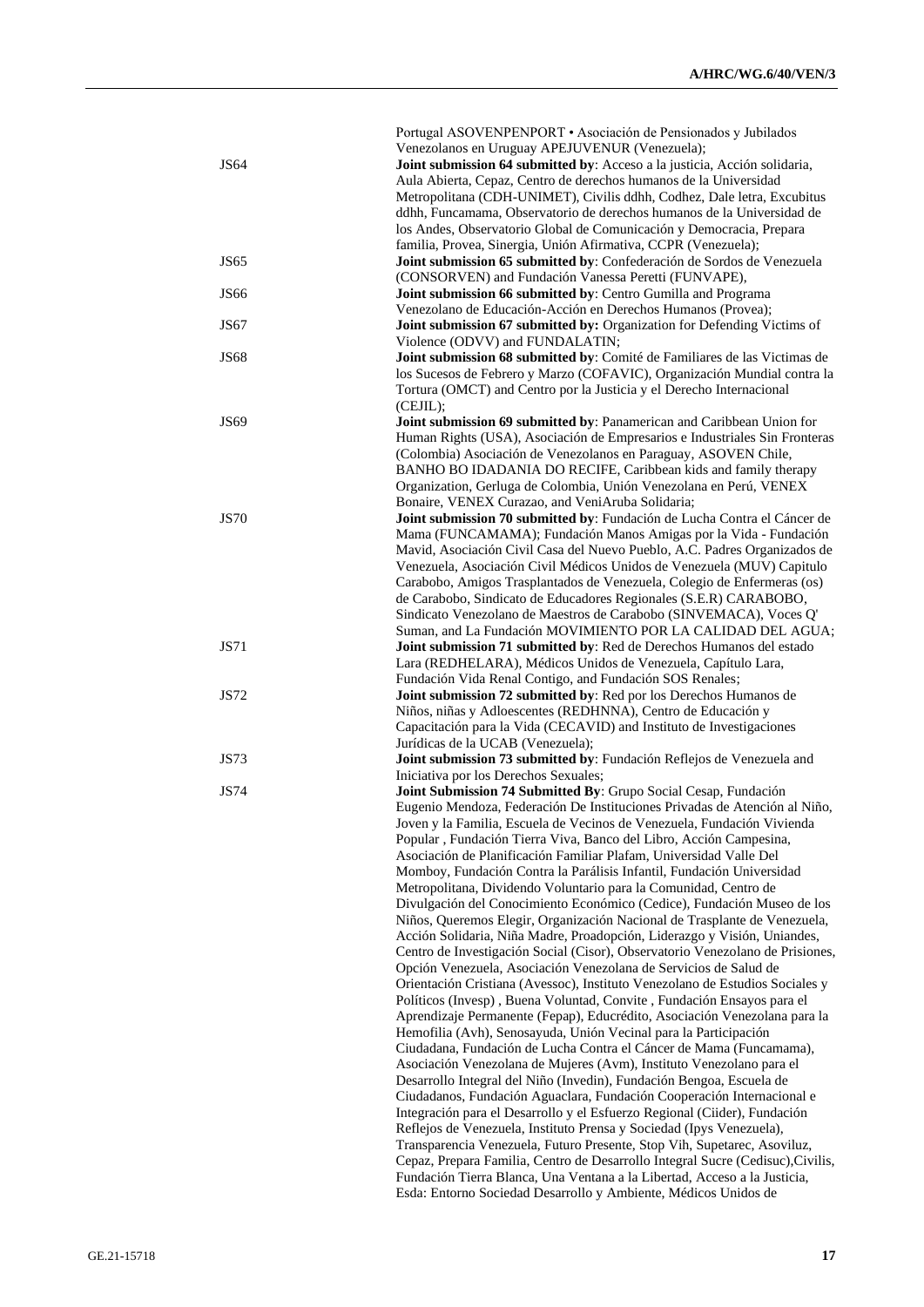|                                                                                              | <b>JS75</b>                                                         | Venezuela, Fundación Ayúdate, Asociación Venezolana de Conciertos,<br>Sociedad Anticancerosa de Venezuela, Control Ciudadano, El Paragüero;<br>Joint submission 75 submitted by: Confederación de Sordos de Venezuela<br>(CONSORVEN) Centro de Estudios para la Discapacidad de la Universidad<br>Monteávila (CEDISC-UMA) Fundación Vanessa Peretti (FUNVAPE)<br>Sordociegos de Venezuela (SOCIEVEN) Asociación Civil para el Desarrollo |
|----------------------------------------------------------------------------------------------|---------------------------------------------------------------------|------------------------------------------------------------------------------------------------------------------------------------------------------------------------------------------------------------------------------------------------------------------------------------------------------------------------------------------------------------------------------------------------------------------------------------------|
|                                                                                              | <b>JS76</b>                                                         | de la Educación Complementaria (ASODECO);<br>Joint submission 76 submitted by: Transparencia Internacional and<br>Transparencia Venezuela;                                                                                                                                                                                                                                                                                               |
|                                                                                              | <b>JS77</b>                                                         | Joint submission 77 submitted by: Sociedad Venezolana de Ecología (SVE)<br>and Organización no gubernamental Un Día Más (UDM);                                                                                                                                                                                                                                                                                                           |
|                                                                                              | <b>JS78</b>                                                         | Joint submission 78 submitted by: Transparencia Venezuela and Red<br>Naranja;                                                                                                                                                                                                                                                                                                                                                            |
|                                                                                              | <b>JS79</b>                                                         | Joint submission 79 submitted by: Women's Link Worldwide, Asociación<br>Venezolana para una Educación Sexual Alternativa (AVESA) and Centro de                                                                                                                                                                                                                                                                                           |
|                                                                                              | <b>JS80</b>                                                         | Justicia y Paz (CEPAZ);<br>Joint submission 80 submitted by: Observatorio Venezolano de Violencia                                                                                                                                                                                                                                                                                                                                        |
|                                                                                              |                                                                     | (OVV), Centros Comunitarios de Aprendizaje (CECODAP) and Red por los.                                                                                                                                                                                                                                                                                                                                                                    |
|                                                                                              | National human rights institution:                                  |                                                                                                                                                                                                                                                                                                                                                                                                                                          |
|                                                                                              | DdP                                                                 | Defensoría del Pueblo de la Republica Bolivariana de Venezuela.                                                                                                                                                                                                                                                                                                                                                                          |
|                                                                                              | <sup>2</sup> The following abbreviations are used in UPR documents: |                                                                                                                                                                                                                                                                                                                                                                                                                                          |
|                                                                                              | <b>ICERD</b>                                                        | International Convention on the Elimination of All Forms of<br>Racial Discrimination;                                                                                                                                                                                                                                                                                                                                                    |
|                                                                                              | <b>ICESCR</b>                                                       | International Covenant on Economic, Social and Cultural                                                                                                                                                                                                                                                                                                                                                                                  |
|                                                                                              |                                                                     | Rights;                                                                                                                                                                                                                                                                                                                                                                                                                                  |
|                                                                                              | <b>OP-ICESCR</b>                                                    | Optional Protocol to ICESCR;                                                                                                                                                                                                                                                                                                                                                                                                             |
|                                                                                              | <b>ICCPR</b>                                                        | International Covenant on Civil and Political Rights;                                                                                                                                                                                                                                                                                                                                                                                    |
|                                                                                              | <b>ICCPR-OP1</b>                                                    | Optional Protocol to ICCPR;                                                                                                                                                                                                                                                                                                                                                                                                              |
|                                                                                              | <b>ICCPR-OP2</b>                                                    | Second Optional Protocol to ICCPR, aiming at the abolition of                                                                                                                                                                                                                                                                                                                                                                            |
|                                                                                              |                                                                     | the death penalty;                                                                                                                                                                                                                                                                                                                                                                                                                       |
|                                                                                              | <b>CEDAW</b>                                                        | Convention on the Elimination of All Forms of Discrimination                                                                                                                                                                                                                                                                                                                                                                             |
|                                                                                              |                                                                     | against Women;                                                                                                                                                                                                                                                                                                                                                                                                                           |
|                                                                                              | <b>OP-CEDAW</b>                                                     | Optional Protocol to CEDAW;                                                                                                                                                                                                                                                                                                                                                                                                              |
|                                                                                              | <b>CAT</b>                                                          | Convention against Torture and Other Cruel, Inhuman or                                                                                                                                                                                                                                                                                                                                                                                   |
|                                                                                              |                                                                     | Degrading Treatment or Punishment;                                                                                                                                                                                                                                                                                                                                                                                                       |
|                                                                                              | OP-CAT                                                              | Optional Protocol to CAT;                                                                                                                                                                                                                                                                                                                                                                                                                |
|                                                                                              | <b>CRC</b>                                                          | Convention on the Rights of the Child;                                                                                                                                                                                                                                                                                                                                                                                                   |
|                                                                                              | OP-CRC-AC                                                           | Optional Protocol to CRC on the involvement of children in<br>armed conflict;                                                                                                                                                                                                                                                                                                                                                            |
|                                                                                              | OP-CRC-SC                                                           | Optional Protocol to CRC on the sale of children, child                                                                                                                                                                                                                                                                                                                                                                                  |
|                                                                                              |                                                                     | prostitution and child pornography;                                                                                                                                                                                                                                                                                                                                                                                                      |
|                                                                                              | OP-CRC-IC                                                           | Optional Protocol to CRC on a communications procedure;                                                                                                                                                                                                                                                                                                                                                                                  |
|                                                                                              | <b>ICRMW</b>                                                        | International Convention on the Protection of the Rights of All                                                                                                                                                                                                                                                                                                                                                                          |
|                                                                                              |                                                                     | Migrant Workers and Members of Their Families;                                                                                                                                                                                                                                                                                                                                                                                           |
|                                                                                              | <b>CRPD</b>                                                         | Convention on the Rights of Persons with Disabilities;                                                                                                                                                                                                                                                                                                                                                                                   |
|                                                                                              | OP-CRPD                                                             | Optional Protocol to CRPD;                                                                                                                                                                                                                                                                                                                                                                                                               |
|                                                                                              | <b>ICPPED</b>                                                       | International Convention for the Protection of All Persons<br>from Enforced Disappearance.                                                                                                                                                                                                                                                                                                                                               |
|                                                                                              |                                                                     | <sup>3</sup> For relevant recommendations see A/HRC/34/6 paras. 113.1–133.19, 133.74–133.75, 133.78–133.96,                                                                                                                                                                                                                                                                                                                              |
|                                                                                              | and 133.97-133.100.                                                 |                                                                                                                                                                                                                                                                                                                                                                                                                                          |
|                                                                                              | $4$ AVDDHH, p.1. See also: AI, p.1; AHR, p.2.                       |                                                                                                                                                                                                                                                                                                                                                                                                                                          |
| <sup>5</sup> AVDDHH, p.1; JS68 p. 10. See also: AI, p. 1; AHR, p.2; JS33, p. 2; JS59, p. 11. |                                                                     |                                                                                                                                                                                                                                                                                                                                                                                                                                          |
|                                                                                              |                                                                     | <sup>6</sup> AVDDHH, p. 1. See also JS23, p. 5; CDH-UCAB, p. 2; JS11, p. 17; JS69 p. 4.                                                                                                                                                                                                                                                                                                                                                  |
| $7$ ARGOS, p. 6.                                                                             |                                                                     |                                                                                                                                                                                                                                                                                                                                                                                                                                          |

8 JS3, p. 5 and JS18, p. 10.

<sup>9</sup> JS2, p. 8.

 $10$  AVDDHH, p. 2.

<sup>11</sup> AVDDHH, p. 4; JS2, p. 8. PROMEDEHUM, p. 7; JS68 p. 10. .See also: AI, p. 5; JS30, p. 15; JS33, p. 2; JS31, p. 20; HRF para. 40 c); JS39 para. 84; JS64, pp. 3–4; JS61, p. 17; JS76 p. 12.

<sup>12</sup> AVDDHH, pp. 2 and 4; OVCS, pp. 6– 7; JS2, p. 8; JS23, p. 10.

<sup>13</sup> JS23, p. 10. See also: AI, p. 5. JS39 para. 85.

<sup>14</sup> AVDDHH, p. 5; OVCS, pp. 6–7; LdP, p. 2; CDJ, p. 8; JS2, p. 2; JS8, p. 3; JS23, p. 9; AI, p. 5.

<sup>15</sup> AVDDHH, p. 1; JS2, p. 8; AI, p. 5; JS30, p. 15.

<sup>16</sup> JS8, p. 3; LdP, p. 2.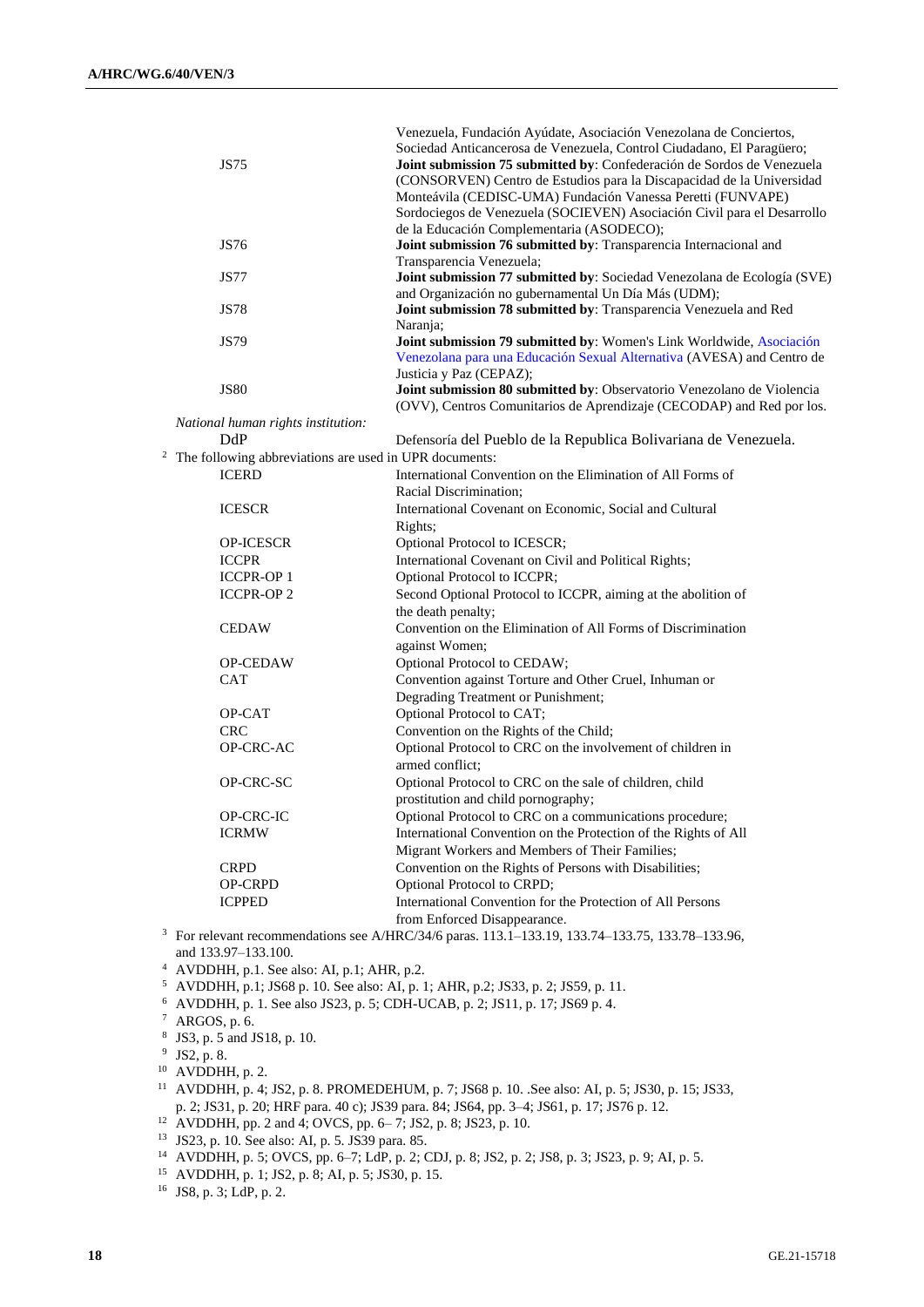- For relevant recommendations see A/HRC/34/6 paras. 113.20–133.27, 133.36–133.37, 133.42– 133.43, 133.50–133.51, 133.53–133.62, and 133.76–133.77.
- AVDDHH, p. 3. See also JS13, p. 5; CDH-UCAB, p. 7.
- AVDDHH, p. 3 and JS13, p. 3; CDH-UCAB, p. 7.
- JS13, pp. 3–5. See also AVDDHH, p. 3; JS51 para. 11.
- <sup>21</sup> CDH-UCAB, p. 7.
- <sup>22</sup> AVDDHH, p. 3. See also JS13, p. 5.
- <sup>23</sup> For relevant recommendations see A/HRC/34/6 paras. 113.11–133.113, and 133.263.
- CH, p. 4. See also: UNAF, pp. 4–6; JS54, p. 3; JS53, p. 6.
- CH, p. 7. JS39 paras. 41–48. See also JS73 p. 6.
- ACSol, p. 4.
- <sup>27</sup> EL GUAMAL, p. 1; EZEQUIEL, p. 2; COSTA ORINOCO, p. 1; APURE, p. 2; BOQUERONE, p. 2; JUANA, p. 2; ROBERT, p. 2.
- <sup>28</sup> For relevant recommendations see A/HRC/34/6 paras. 113.31, 133.32, 133.41, 133.64, and 133.222– 133.228.
- Argos, p. 3; WPC, p. 1; CJDH, p. 2; Fundalatin, p. 3; JS34, p. 5; JS38 paras. 5–7, 45; APURE, pp. 1– 2; LOE, pp. 2–6; MPP, pp. 1–2; CCT, p. 1; SURES, p. 2; SUNACOOPMRDA, p. 1; MPPPC, p. 1; UPFPPCHLA, pp. 2–3; ORGANIZACIÓN SOCIAL, p. 4; FUNDAVIVIENDA, p. 1; UPFPPCHLCA, pp.1–2; CIPS, pp. 7–8; ECOSOC, p. 2; BOQUERONE, pp. 1–2; Genero con Clase, pp. 2–3; Ddp p. 6, JS55, p. 3; JS67 p. 3–5; JS74 p. 2.
- WPC, pp. 1 and 5; Fundalatin, pp. 3–5: AVJ, p. 2; CJDH, p. 2; JS70 p. 7.
- AVJ, p. 1.
- Argos, VEA, pp. 2 and 5; JS38 paras. 12, 20–31, 39, and 45; JS41 para. 7; JS64, p. 4.
- CV, p. 8. See also JS41 para. 24; JS64, pp. 4–5.
- JS64, ppp. 3. See also: JS38 paras.12, 33–34, 42–43; JS51 paras. 17–19.
- PROVEA, pp. 2 and 5; JS38 paras. 12, 20–31, 39, and 45; JS41 para. 7; JS64, p. 4.
- CV, p. 8. See also JS41 para. 24; JS64, pp. 4–5.
- JS64, pp. 5–7.
- JS77, pp. 3–13.
- JS18, pp. 3–8, JS32, p. 3; JS40 p. 5, 13, 15; AGUACLARA, pp. 3–4.
- JS18, pp. 3–8.
- JS18, p. 9. See also: AGUACLARA, p. 6.
- JS3, pp. 2–4.
- JAI, p. 2.
- COCO, p. 3.
- CDJ, p. 3. See also: AI, p. 2.
- For relevant recommendations see A/HRC/34/6 paras. 113.114–133.125.
- CONVIVE, p. 3; CADEF, p. 2; OVV, pp. 1–4; OVCS, pp. 2–6; JS4, p. 2; JS28, p. 6; JS1, p. 2; JS31, p. 16; HRW, pp. 2–3; AHR, p. 2; JS62, p. 3; JS61, p. 7; JS63, p. 9.
- CONVIVE, p. 3; FUNDAREDES, p. 3; CADEF, pp. 2–4; OVP, p. 1; OVCS, p. 5; JS23, p. 5; CDH-UNIMET, pp. 2–3; AI, p. 2; HRW, p. 3; JS32, p. 5; HRF para. 18; CODHEZ, p. 1–5; JS66 pp. 2–15; JS66 pp. 3 and 11; JS68 pp. 2 and 4.
- JS80 paras. 3–41, GTEMV paras. 21–35.
- CONVIVE, p.4. See also: CADEF, p. 8; OVV, p. 6; AI, p. 5, JS80 para. 31; See also Defensoría del Pueblo p. 35; JS69 p. 9.
- DdP p. 3.
- JS23, p. 9; AI, p. 5; HRW, p.7; Dale Letra p. 5; JS66 p. 15. See also: JS61, p. 17.
- CONVIVE, p. 3; CADEF, p. 2; OVV, pp. 1–4; OVCS, pp. 2–6; JS4, p. 2; JS28, p. 6; JS1, p. 2; JS31, p. 16; HRW, pp. 2–3; AHR, p. 2; JS68 pp. 5, 10; JS69 p. 8.
- FUNDAREDES, p. 1.
- JS28, p. 6. See also: CDH-UNIMET, p. 2; JS66 pp. 5 and 7; JS66 p. 15. See also JS68 p. 10.
- LOE, pp. 2–6; CIPS, p. 6; CVG, pp. 1–2.
- CVG, pp. 1–6.
- FUNDAREDES, p. 4; FPV, p. 9; AHR, p. 4; JS32, p5. See also: CDH-UNIMET, p. 4; HRF para. 11; JS61, p. 7; JS66 p. 2.
- JS11, pp. 3–11; CH, p. 3; FUNDAREDES, p. 4, FPV, pp. 8–9; OVCS, p. 5; JS3, p. 5; AI, p. 2; HRW, p. 2; AHR, p. 3; HRF para. 23–38; JS61, p. 7; JS56, p. 3; JS59, p. 4; JS66 p. 2; JS68 pp. 3–4, p. 12.
- JS80 paras. 34; JS59, p. 11; JS68 p. 10.
- OVP, pp. 1–2; UVAL, pp. 1–3; JS11, p. 11; AI, p. 4; JS59, p. 5; Dale Letra p. 5; JS69 p. 7. See also: JS74 p. 7.
- UVAL, pp. 4–5; JS12, p. 7; JS68 p. 6.
- OVP, p. 4.
- OVP, p. 5. See also: UVAL, p. 5; AI, p. 6. See also: JS59, p. 11.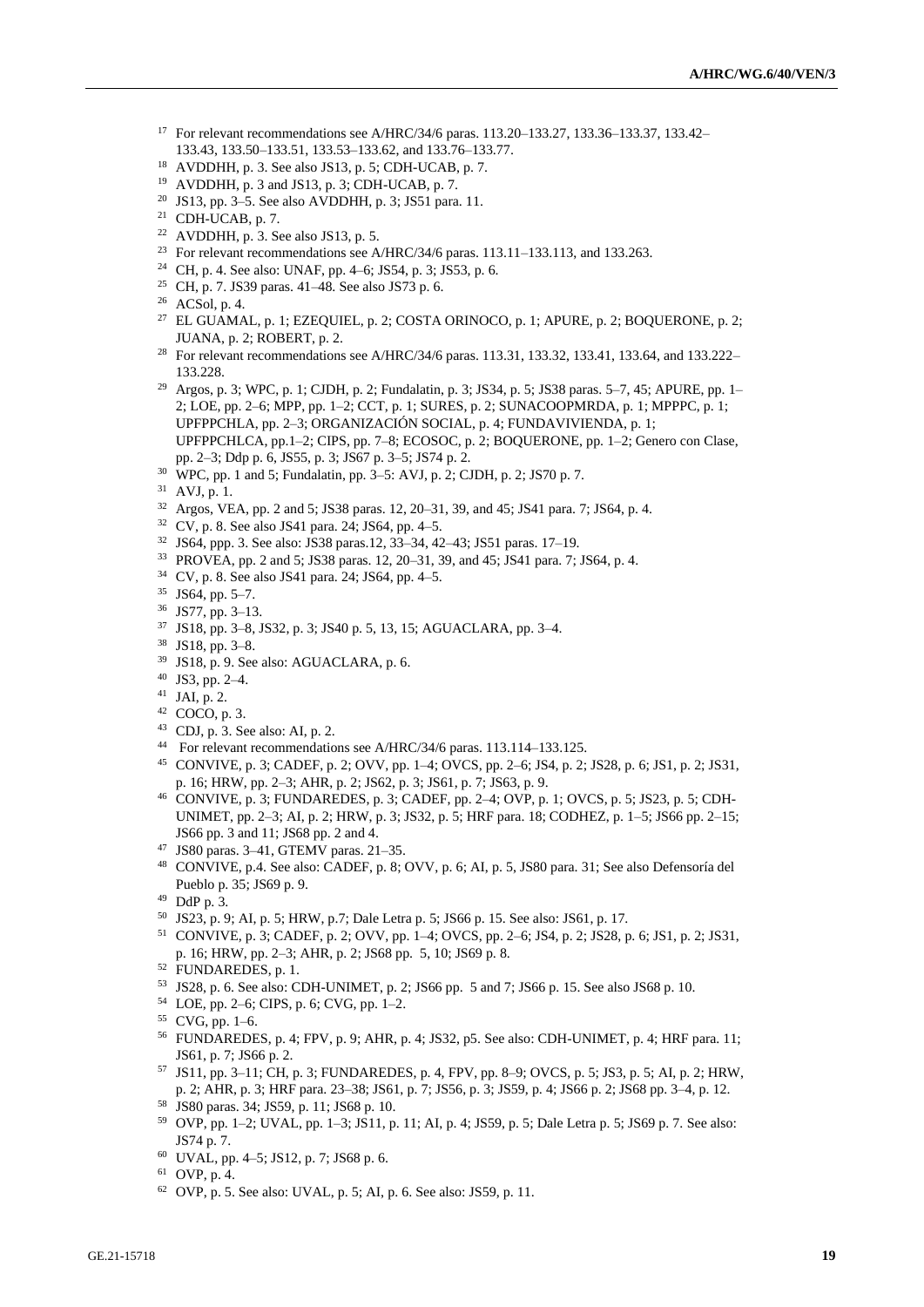- <sup>63</sup> UVA, p. 5. See also OVP, p. 5.
- <sup>64</sup> For relevant recommendations see A/HRC/34/6 para. 113.71, 133.126–133.138, 133.154–133.174.
- <sup>65</sup> ACRJ, p. 1; CADEF, p. 7; CEPAZ, p. 4; OVCS, p. 3; JS1, pp. 3–7; JS23, p. 2; JS28, pp. 2–6; JS13, p. 2; CDH-UNIMET, pp. 2 and 5; AI, p. 5; HRW, p. 4; JS33, pp. 3–8; JS31, p. 16. GTEMV para. 37; HRF para. 8; HRF para. 40 d); JS 36 paras. 1–3, 14–28; JS39 paras. 4; JS56, pp. 4–5; JS59, p. 6; JS68 pp. 7–8.
- <sup>66</sup> ACRJ, p. 1; JS23, p. 2. JS 36 para. 2; JS69 p. 6; JS74 p. 8.
- <sup>67</sup> ACRJ, p. 2; Mulier, p. 3; JS24, p. 9; JS29, p. 1; GTEMV paras. 20, 40 d); .JS49 paras. 12 and 33.
- <sup>68</sup> OVP, p. 4; AVJ, p. 3; DA, pp. 1–5; JS4, p. 2; ACRJ, p. 2. See also JS36 paras. 33–42; JS56, p. 4.
- <sup>69</sup> JS4, p. 2; HRW, p. 4; AHR, p. 5. See also HRF para. 18; JS36 paras. 43–49; JS59, p. 7; JS66 pp. 3, 8, 12–14; JS68 p. 10; JS69 p. 7; JS76 p. 12.
- <sup>70</sup> ORGANIZACIÓN SOCIAL, p. 5; ECOSOC, pp. 1–2; CVG, pp. 2–3.
- <sup>71</sup> JS29, p. 2.
- <sup>72</sup> JS52 paras. 1–27; JS71 p. 3.
- <sup>73</sup> CV, p. 1; CEPAZ, p. 2; OVCS, p. 3; LdP, p. 1; JS1, pp. 3–6; JS28, pp. 2–3; HRW, p. 5; JS33, pp. 5– 6; CERLAS, p. 1; JS64, pp. 7–8; Dale Letra pp. 2–9; JS68 p. 5. See also; JS73 pp. 4, 7; JS76 p. 8.
- <sup>74</sup> JS1, p. 2; JS23, p. 2; JS27, p. 3. JS 36 paras. 4–13, 14–18; See also: Dale Letra p. 7; JS76 p. 6, 11–13.
- <sup>75</sup> JS1, p. 7. See also ACRJ, p. 4; JS36 para 50–52.
- <sup>76</sup> ACRJ, p. 4. See also JS1, p. 7; AI, p. 5; AHR, p. 5.
- <sup>77</sup> JS43 para. 4, 11–13, 15, and p. 6. See also: JS61, pp. 14–15.
- <sup>78</sup> ACRJ, p. 2; JS1, pp. 3–4.
- <sup>79</sup> JS76 pp. 1–13. See also: JS49 paras. 12 and 33; JS78 p. 5.
- <sup>80</sup> JS76 p. 10.
- <sup>81</sup> For relevant recommendations see A/HRC/34/6 paras. 113.28–133.30, 133.39–133.40, 133.44– 133.46, 133.48–133.49, 133.65–133.66, 133.70, 133.73, 133.97, 133.181–133.218, 133.220, and 133.259.
- <sup>82</sup> EPAC, pp. 1–2; IPYS, pp. 1–6; JS23, p. 4; CEPAZ, pp. 2–3; LdP, p. 4; JS20, p. 8; JS4, pp. 1–7; AI, p. 3; HRW, p. 6; AHR, p. 4; JS30, pp. 2–5; JS33, p. 10; JS31, pp. 8–12; JS80 p. 2, para 30; JS39 paras. 9, 87 and 100; JS44 paras. 1–2; JS45 para 1–13; JS61, pp. 13 and 15; Dale Letra p. 6; JS74 p. 8; JS75 p. 4; JS76 pp. 1, 10–13; JS79 p. 5.
- <sup>83</sup> EPAC, pp. 1–2; IPYS, pp. 1–6; JS23, p. 4; CEPAZ, pp. 2–3; LdP, p. 4; JS20, p. 8; JS4, pp. 1–7; AI, p. 3; HRW, p. 6; AHR, p. 4; JS30, pp. 2–5; JS33, p. 10; JS31, pp. 8–12; JS80 p. 2, para 30; JS39 paras. 9, 87 and 100; JS76 p. 5; JS76 p. 11; JS79 p. 3.
- <sup>84</sup> JS4, p. 9, JS76 pp. 2, 11– 12. See also: EPAC, p. 4; IPYS, p. 7; HRW, p. 6; JS31, p. 4.
- <sup>85</sup> EPAC, p. 4; JS16, p. 2; JS23, p. 4; JS28, p. 6; OVCS, p. 2; JS6, pp. 4–9; JS20, p. 3; AI, p. 3; AHR, p. 4;JS31, p. 11. See also JS48 paras. 28–32; JS61, p. 7; JS57, p. 7.
- <sup>86</sup> LdP, p. 6; FUNDAREDES, p. 3; FPV, pp. 2–7; OVCS, p. 5; JS23, p. 4.; JS11, p. 6; JS27, p. 6; CDH-UNIMET, p. 3; AI, p. 2; ECLJ, p. 1; HRW, p. 3; AHR, p. 4; JS31, p. 8; HRF para. 15; JS61, p. 9; JS56, p. 3; JS59, p. 4; JS66 p. 2 and 9; JS68 p. 11.
- <sup>87</sup> CH, pp. 5–6; CEPAZ, p. 1; AVESA, p. 4; CDJ, pp. 1–2; LdP, pp. 2–3; FUNDAREDES, p. 4; OVCS, p. 3; PF2021, p. 1; CIVILIS, pp. 2–3; PROMEDEHUM, pp. 2–6; JS8, pp. 5–7; JS23, pp. 4–6; JS20, pp. 3–6; JS3, p. 4; JS7, pp. 6–7; JS13, p. 3; JS29, p. 7; JS28, p. 7; AI, pp. 2–3; JS30, p. 2; JS31, pp. 5– 6; HRF para. 13; JS35 paras. 8–12; JS62, pp. 9–10; JS61, p. 7. CECODAP-REDHNNA para. 62; Dale Letra p. 7; JS68 p. 8; JS73 pp. 7–8; JS74 p. 9; JS76 pp. 5, 12.
- <sup>88</sup> CEPAZ, p. 2; CDJ, p. 6; LdP, pp. 2–5; FUNDAREDES, p. 4; PROMEDEHUM, pp. 2–6; JS8, pp. 5– 7; JS20, p. 7; JS28, p. 7; AI, p. 1; HRW, p. 7; JS30, pp. 6–9; Dale Letra p. 6; JS76 p. 9.
- <sup>89</sup> LdP, p. 3. See also JS35 para. 11.
- <sup>90</sup> CIVILIS, p. 5; PROMEDEHUM, p. 6; LdP, p. 7; JS8, p. 12; AI, p. 5; JS30, p. 15; JS35 paras. 4, 10– 11 and 31; JS64, p. 9. CECODAP-REDHNNA para. 62; JS68 pp. 8–10.
- <sup>91</sup> JS8, p. 12.
- <sup>92</sup> CEPAZ, p. 3; CDJ, pp. 5–7; LdP, p. 3; CIVILIS, pp. 3–4; JS3, p. 4; JS28, p. 8; CH, p. 6; JS30, pp. 6– 9; JS31, p. 4; JS35 para.12; AGUACLARA, p. 5; JS68 p. 9. See also; JS73 p. 7; JS76 p. 5.
- <sup>93</sup> Ldp, p. 6; CIVILIS, p. 5; JS31, p. 18, JS35 para. 26; AGUACLARA, p. 6.
- <sup>94</sup> CEPAZ, p. 4; OGCD, pp. 1–4; REC, pp. 2–5; ROAE, pp. 1–4; OEV, pp. 1–4; JS1, pp. 3–4; JS28, pp. 4–5; HRW, p. 2; AHR, p. 5; JS31, p. 15; HRF para. 8; JS64, p. 9; JS56, p. 4.

- <sup>96</sup> OGCD, pp. 5–6. See also: ROAE, p. 5; JS50 paras.1–24. JS50 paras. 13–24, 33–37.
- <sup>97</sup> CVG, p. 2; FPS, pp. 2–3.
- <sup>98</sup> For relevant recommendations see A/HRC/34/6 paras. 113.151-133.153.

- <sup>100</sup> JS12, p. 9. See also: JS25, p. 8.
- <sup>101</sup> CDH-UCAB, pp. 3–4. See also: JS27, p. 8; Mulier, p. 2; JS25, pp. 5–7; ECLJ, pp. 3–4; JS44 para. 9; JS56, p. 6; JS72 p. 8.

<sup>95</sup> ROAE, pp. 1–4.

<sup>99</sup> JS12, p. 8.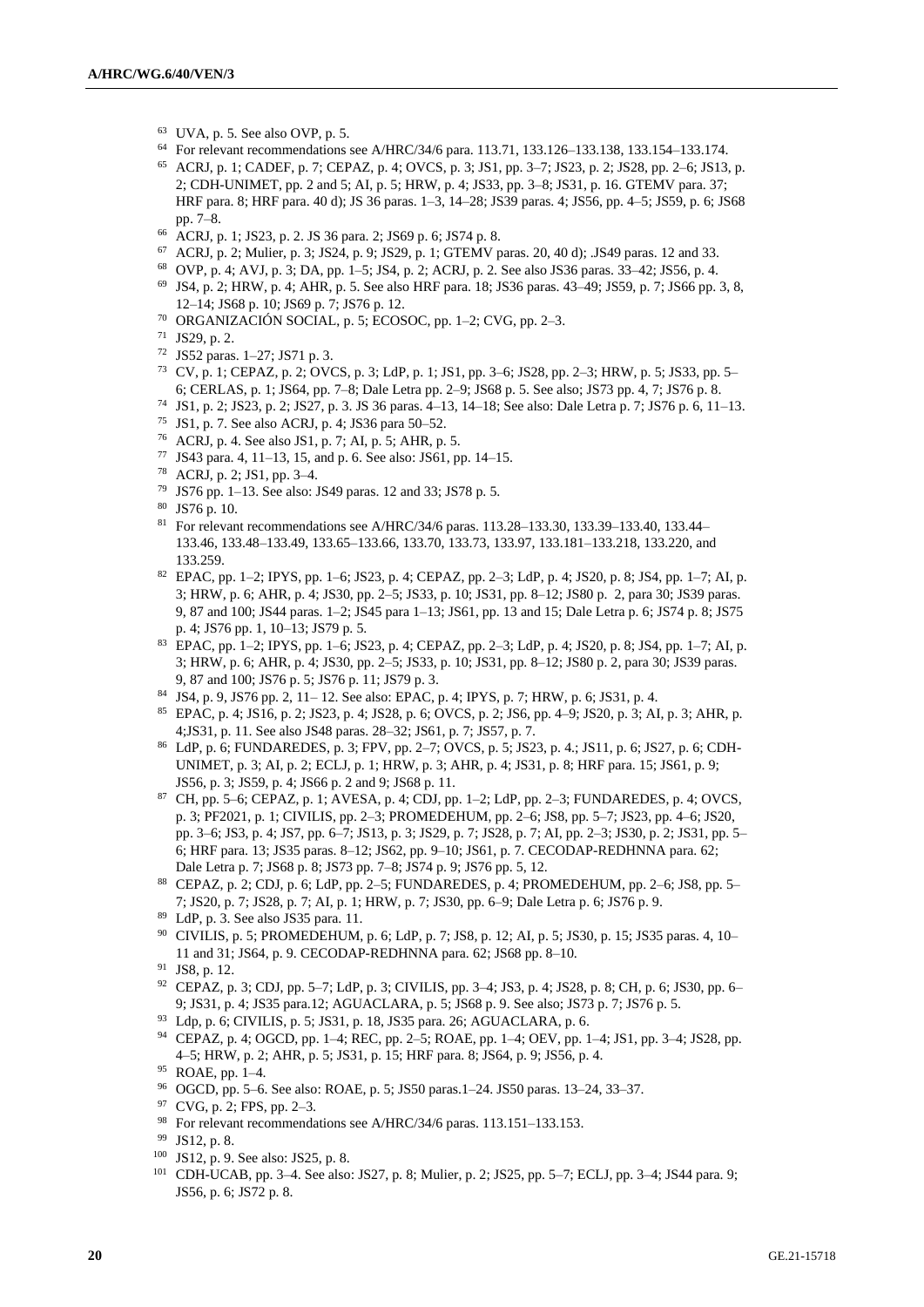- JS25, pp. 5–6.
- JS12, p. 7. See also JS71 pp. 7–8.
- JS25, p. 4 and JS27, p. 8. See also Mulier, pp. 1–2.
- Mulier, pp. 1–2.
- JS25, p. 8
- For relevant recommendations see A/HRC/34/6 paras. 113.175–133.176.
- JS30, pp. 9–13. See also: AHR, p. 5.
- JS30, pp. 13–15.
- JS53, p. 4.
- PROVEA, p. 3. See also JS38 paras. 21–23, and 48; JS74 pp. 6–7.
- JS56, p. 2.
- JS63, pp. 5–7. See also: JS60, p. 2.
- JS60, p. 4. See also: JS6, p. 7.
- For relevant recommendations see A/HRC/34/6 paras. 113.151–133.153.
- REDHLARA, p. 1; Coco, p. 2; PROVEA, pp. 1–4; JS7, pp. 1–2; JS8, p. 3; JS20, p. 2; JS22, p. 4 and JS24, p. 3; JS49 paras. 2–4 AcSol p. 3; JS62, p. 2; JS56, p. 6.
- PROVEA, p. 6.
- LOE, pp. 2–6; MPP, pp. 1–2; CCT, p. 1; SURES, pp. 3–4; JUANA, p. 2; MPPPC, p. 1; ORGANIZACIÓN SOCIAL, pp. 1–2; FUNDAVIVIENDA, p. 2; EL GUAMAL, p. 1; CIPS, pp. 7–8; Genero con Clase, pp. 3–5.
- AcSol, p. 3; CV, pp. 2–3; FUNVAPE, p. 6; REDHLARA, p. 1; Coco, p. 3; ODP, p. 2; PROVEA, p. 3; JS2, p. 5; JS7, p. 3; JS19, p. 8; JS20, p. 2; JS22, p. 4; JS23, p. 7; JS24, pp. 2–7; AI, p. 4; JAI, p. 4; HRW, p. 5, JS35 para. 3; JS39 paras. 31–82; JS42 paras. 7; 25, JS44 paras. 34–35; MAPANI, pp. 2– 5; JS62, pp. 3–5; JS56, p. 7; JS60, p. 2; JS71 p. 2; JS74 pp. 3 and 9; JS75 pp. 2, 4; JS78 p. 2; JS79 p. 4.
- LOE, pp. 2–6; MPPPC, p. 1; CIPS, pp. 7–8; CVG, p. 5.
- CV, p. 4.
- WPC, p. 4.
- JS24, p. 10.
- REDHLARA, p. 2 and JS7, p. 2.
- WPC, p. 4.
- MPP, pp. 1–2; JUANA, p. 2; MPPPC, p. 1; ORGANIZACIÓN SOCIAL, pp. 1–2; FUNDAVIVIENDA, p. 2; CIPS, pp. 7–8; EL GUAMAL, p. 1.
- REDHLARA, p. 3; CV, p. 2; PROVEA, p. 4; JS2, p. 5; JS7, p. 3; JS24, pp. 4–5; AI, p. 4; JAI, p. 3; HRW, p. 6; GTEMV para. 41. JS49 paras. 12–15; AGUACLARA, pp. 2–3; FMPCA, pp. 2–3; FASF, 2–4; JS62, pp. 5–6; JS56, p. 7; JS57, pp. 4–5; JS70 pp. 6–7; JS74 pp. 5–6; JS76 p. 4.
- JS24, p. 10. See also JS49 paras. 12–22, 33; JS57, p. 8.
- For relevant recommendations see A/HRC/34/6 paras. 113.234–133.244, 133.245–133.249, and 133.262.
- JS2, p. 1; JS10, p. 3; JS5, p. 4; MUV, p. 2; PF2021, p. 1; JS12, p. 5; JS19, p. 2; JS22, p. 2; AI, p. 4; HRW, p. 5, GTEMV paras. 3, 39–40; JS39 paras. 1–11; JS49 paras. 1– 32; FUNCAMAMA, pp. 2–3; JS62, pp. 7–8; JS64, p. 3; JS56, p. 6; JS53, p. 5; JS63, p. 7; JS71 p. 25; JS72 p. 4; JS74 p. 4; JS79 pp.  $2 - 4$
- JS26, p. 2; JS2, p. 2; JS12, p. 5; JS23, p. 7; JS5, p. 4; JS7, p. 5; JS22, p. 2. See also JS41 paras. 2–4; JS70 p. 3–6.
- JS26, p. 3; JS2, pp. 3–4; MUV, pp. 2–4; JS12, p. 5; JS23, p. 7; JS7, pp. 4–5; JS22, p. 7; JS21, pp. 2–3; CEDESEX, p. 3; JS10, p. 8. GTEMV paras.16–20; JS41 paras. 10–11; FUNCAMAMA, p 3; JS62, pp. 7–8, JS70 p. 3–6; JS71 pp. 2–5.
- CEDESEX, p. 2; WPC, p. 5; JS34, pp. 5–6; LOE, pp. 2–6; CCT, p. 1; SURES, pp. 3–4; UPFPPCHLA, pp. 2–3; UPFPPCHLCA, pp. 1–2; CIPS, pp. 7–8; ECOSOC, pp. 1–2; CVG, p. 4; Genero con clase, pp. 5–7.
- JS2, p. 9. See also JS26, p. 6; MUV, p. 8; JS39 para. 86;
- JS39 p. 10.
- JS26, pp. 4–5; JS23, p. 8; JS5, p. 8; JS21, p. 11; JS2, p. 6; MUV, pp. 5–7; JS10, pp. 4–8; AI, p. 4; JS62, p. 8. See also: JS60, p. 6; JS70 p. 3–6; JS71 p. 5.
- WPC, p. 6. See also: JS34, p. 6; JS32, p. 7.
- JS10, p. 4; JS26, pp. 4–5.
- JS26, p. 6. See also JS2, p. 9; MUV, p. 8; AI, p. 6. See also JS44 p. 11; JS51 para.29; JS60, p. 7; JS70 p. 3–4.
- JS26, pp. 3–4; JS27, p. 1; JS7, p. 6; PF2021, pp. 2–5; AVH, pp. 2–5; JS2, p. 4; JS10, p. 5; JS5, p. 6; AcSol, pp. 1–2; JS22, pp. 3–10; JS21, pp. 6–10; JS41 paras. 5–26; JS62, pp. 7–8; JS56, p. 8.
- JS2, p. 4; JS5, pp. 3–10; JS21, pp. 6–7; JS70 p. 5; JS71 p. 4.
- JS2, p. 4; AVH, pp. 2–5; JS21, p. 7; JS74 p. 4.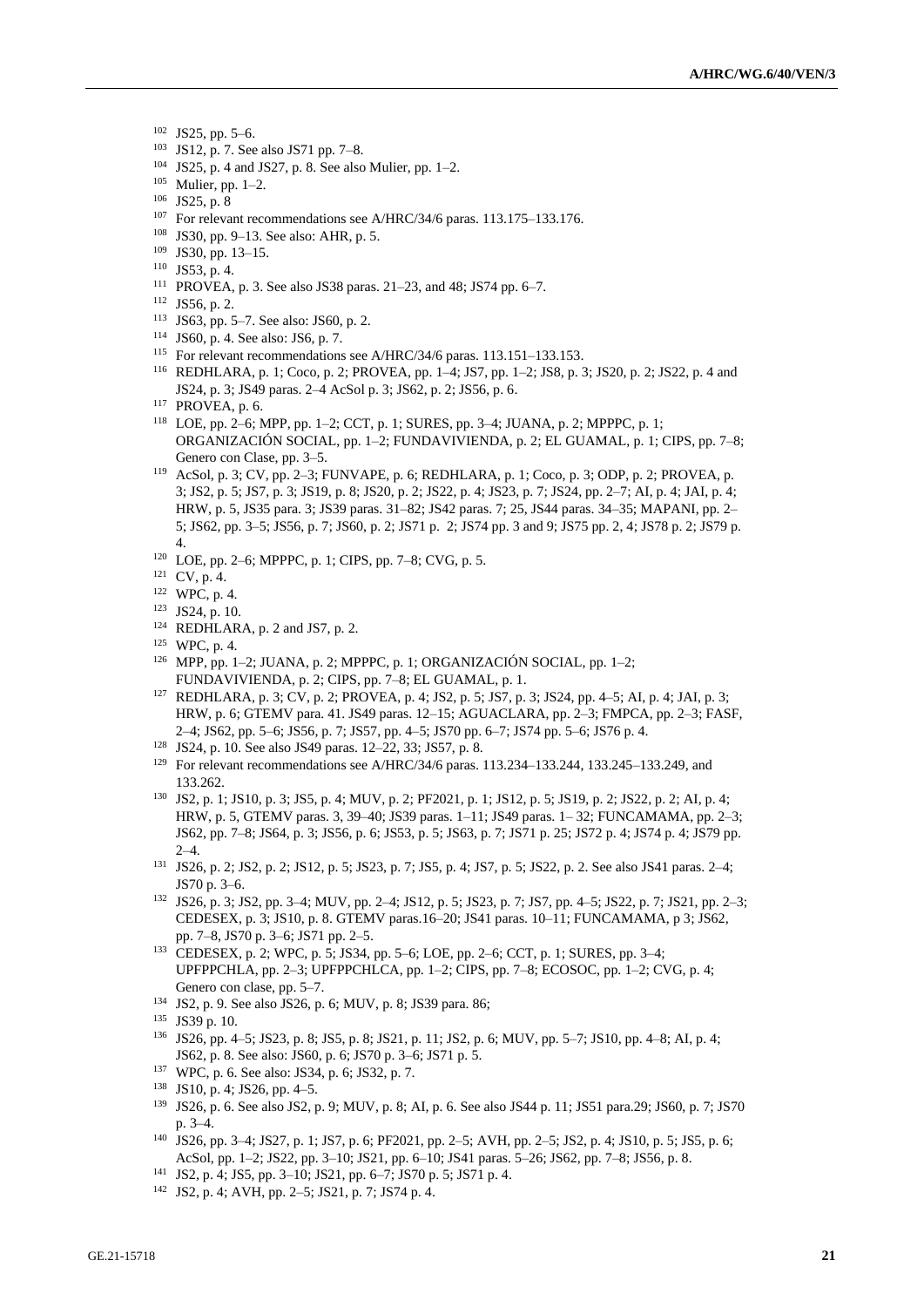- JS21, p. 9; JS5, pp. 3–10.
- ACSol, pp. 1–3; JS22, p. 5; JS21, p. 3; JS2, p. 4; JS41 paras. 5–26; KAPE KAPE, p. 5; UNAF, pp. 6– 7; JS70 p. 4–5.
- JS21, pp. 8–9; JS2, p. 4. JS39 paras. 66–79; FUNCAMAMA, pp. 3–5; JS70 p. 4; JS71 p. 4; JS74 p. 4.
- JS10, p. 5; PF2021, p. 2; JS5, p. 6; JS71 p. 5.
- JS5, p. 11. See also: JS21, p. 12; JS26, p. 6; PF2021, p. 6
- JS41 para. 21 1). See also: JS56, p. 8.
- JS22, pp. 7–12. See also CPDHUCV, p. 3
- JS21, pp. 2–5; JS10, pp. 3–7; PF2021, pp. 1–5; JS2, p. 5; GTEMV para. 40. JS39 paras. 53–65.
- AVESA, p. 1; JS10, p. 4. See also: JS7, p. 6; JAI, p. 3; HRW, p. 5; JS34, p. 5; JS32, p. 6; JS71 p. 3.
- JS34, p. 5. See also: JS32, p. 6.
- Ddp p. 5.
- JS10, p. 11.
- AVESA, p. 2; JS12, pp. 5–6; JS27, pp. 4–9; CEDESEX, p. 7; AI, p. 4; HRW, p. 5; GTEMV paras. 46; JS39 para. 83.
- AVESA, pp. 2–3; JS27, p. 9; CEDESEX, p. 3. JS39 para. 18; JS72 pp. 8–9; JS79 p. 3; JS79 p. 3.
- AVESA, p. 3; JS12, p. 5; JS27, p. 4; CEDESEX, p. 5; JS56, p. 6. See also JS71 p. 4 and JS79 p. 3.
- AVESA, p. 5.
- CEDESEX, p. 8. See also: JS34, p. 5.
- For relevant recommendations see A/HRC/34/6 paras. 113.219, 133.250–133.253, and 133.260.
- CDH-UCAB, p. 5; CH, p. 5; CFD, p. 2; PO, p. 1; CPDHUCV, pp. 6–8; JS9, p. 1; JS13, p. 1; JS15, p. 3; JS19, p. 3;JS51 paras. 29–30; JS62, pp. 6–7; JS58, pp. 1 and 6; JS70 p. 2–3; JS73 p. 4; JS74 p. 4–5; JS78 p. 4.
- CoCo, p. 3; EXCUBITUS, p. 2; PO, p. 2; CFD, pp. 4–6; JS7, p. 4; JS9, p. 1; JS12, p. 4; JS13, p. 1; JS17, pp. 3 and 8; JS19, p. 11; JS32, p. 8. JS42 paras. 19, 22.
- JS17, p. 8; JS32, p. 8.
- JS13, p. 1 EXCUBITUS, p. 4; JS17, p. 9; JS51 paras. 12–13; 27–28; JS53, p. 5.
- PO, p. 2; EXCUBITUS, p. 3; JS12, pp. 4–5; JS13, p. 1; JS15, p. 8; JS19, pp. 1–2. See also JS51 paras. 25–26.
- JS9, p. 2; EXCUBITUS, p. 7; JS13, p. 1; CFD, p. 5; JS32, p. 9; JS58, pp. 1–3. See also JS51 para. 29; JS74 p. 5.
- JS9, p. 2; JS15, p. 3.; JS38 paras. 9–10, and 49.
- <sup>168</sup> EXCUBITUS, p. 7.
- EXCUBITUS, pp. 3–4; CFD, pp. 3–6; PO, p. 3; JS15, p. 4; GTEMV paras.43–47.
- EXCUBITUS, p. 5; PO, p. 4; JS15, p. 4.
- EXCUBITUS, p. 6. See also JS51 paras. 10–11
- <sup>172</sup> EXCUBITUS, p. 6 and FUNVAPE, p. 5.
- CoCo, p. 3.
- MPPC, p. 1; UPFPPCHLA, pp. 2–3; CIPS, pp. 7–8; ECOSOC, pp. 1–2; CVG, pp. 4–5.
- CDH-UCAB, p. 5; CH, p. 5; JS1, p. 6; JS6, pp. 1–3 and 6–11; JS13, p. 1; JS17, pp. 2–9; SAR, pp. 4– 5; JS58, p. 5; JS70 p. 8.
- CDH-UCAB, p. 5; JS1, p. 6; JS13, p. 2; JS17, p. 3; SAR, pp. 5–6; JS37 paras. 6–21 (a)–(i); JS47 paras. 1–28.
- JS17, pp. 4–6; JS1, p. 6; JS6, p. 8; JS28, p. 6; JS13, p. 2.
- CDH-UCAB, p. 6; JS13, p. 2; SAR, pp. 3–4. See also JS47 paras. 8–12, 49–57.
- JS17, p. 1–5; JS6, p. 4.
- JS17, p. 10; JS37 para. (g). See also: JS13, p. 5; JS6, p. 13; SAR, p. 7.
- For relevant recommendations see A/HRC/34/6 paras. 113.52, 133.67, and 133.139–133.146.
- JS12, p. 5. See also: JS54, pp. 2–3.
- CCT, pp. 1–2; FPS, p. 3; Genero con Clase, p. 2.
- CH, p. 2; CONSERVEN, p. 3; MpM, p. 2; Mulier, pp. 2–3; JS29, p. 1; AI, p. 4; JS32, p. 8; Genero con Clase, p. 8. See also JS12, p. 3; JS45 para. 52; JS56, p. 2; JS54, p. 2.
- Mulier, p. 3 and JS12, pp. 3, 6; JS45 paras. 1–13, 25–44, 52, 55; JS46 pp. 3–4, paras. 28; JS52 paras. 1–27; Defensoría del Pueblo p. 17.
- CONSERVEN, p. 6; MpM, p. 2; Mulier, p. 2; JS12, p. 6; JS27, p. 6; JS29, pp. 3–5; JS45 para. 10; JS74 p. 7. See also JS25, p. 4.
- JS79 pp. 1–12.
- MpM, p. 4. See also: JS54, p. 5.
- Mulier, p. 4. See also: JS56, p. 9; JS53, p. 8.
- CONSERVEN, p. 3, JS 12, p. 6 and JS39 para. 80. See also: JS29, p. 3; D.A para. 23. JS45 paras. 1– 13; JS54, p. 5.
- JS53, p. 5.